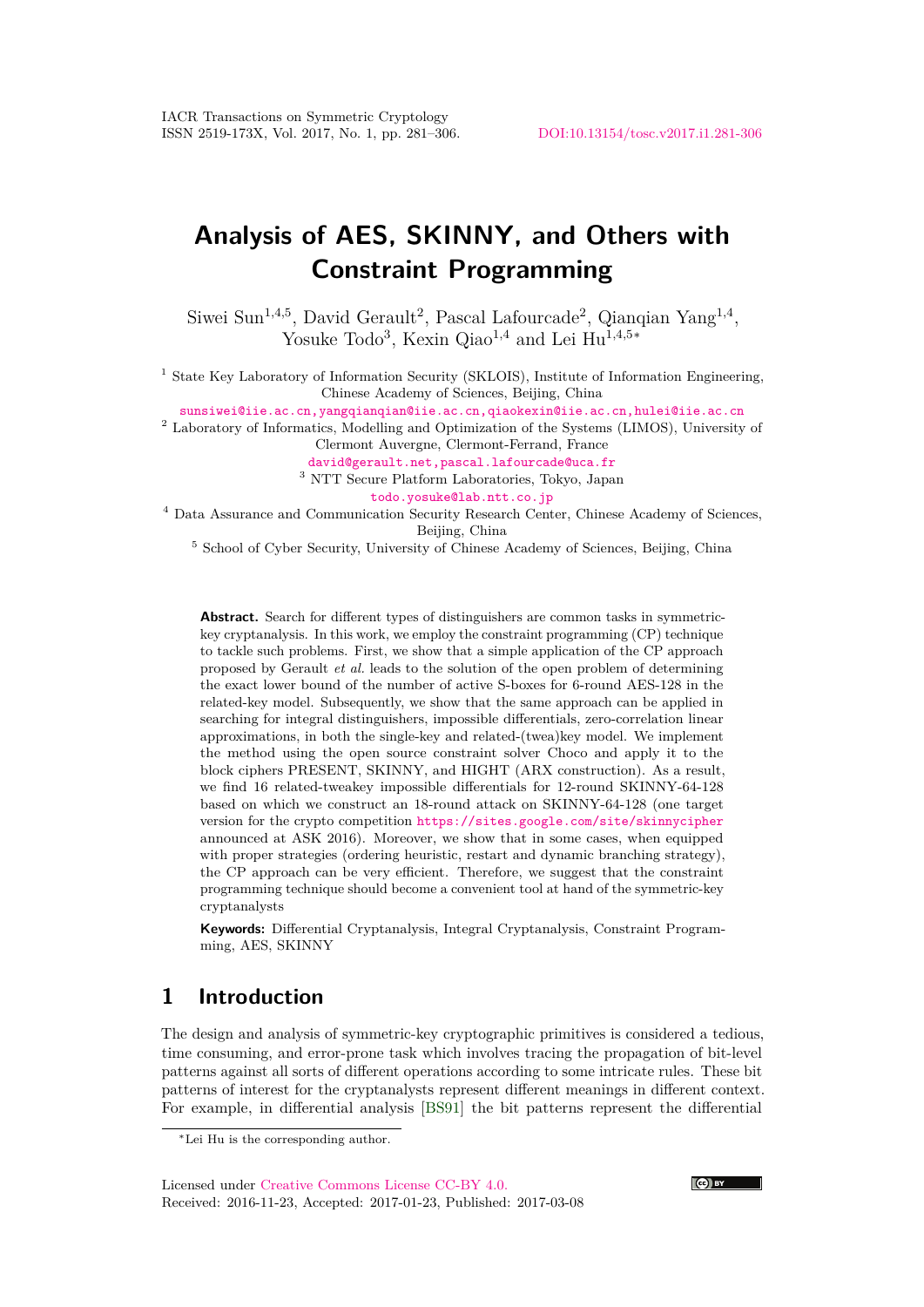characteristics, while in linear cryptanalysis [\[Mat94\]](#page-19-0), the patterns correspond to the propagation of the linear masks.

In order to avoid extensive manual work and to deeply explore the exponential space of the bit patterns, we, as cryptographic researchers, are in urgent need of automatic tools. In fact, automatic tools for cryptanalysis designed by the community have played a significant role in the design and analysis of symmetric-key primitives.

Roughly speaking, those automatic tools can be divided into four categories, including search algorithms implemented from scratch in general purpose programming languages [\[Mat95,](#page-19-1) [ANE15,](#page-16-0) [BV14,](#page-17-1) [BN11,](#page-17-2) [FJP13,](#page-18-0) [BDF11,](#page-16-1) [DF16,](#page-18-1) [DEM15,](#page-17-3) [Leu13,](#page-19-2) [YZW15,](#page-21-0) [DDS14,](#page-17-4) [SW16\]](#page-20-0), SAT/SMT (satisfiability modulo theory) based methods [\[CB07,](#page-17-5) [KY10,](#page-19-3) [RS09,](#page-20-1) [MP13,](#page-19-4) [KLT15,](#page-19-5) [QCW16,](#page-20-2) [AJN14,](#page-16-2) [SHY16\]](#page-20-3), mixed-integer linear programming (MILP) based methods [\[AC11,](#page-16-3) [MWGP12,](#page-19-6) [WW11,](#page-21-1) [SHW](#page-20-4)<sup>+</sup>14, [FWG](#page-18-2)<sup>+</sup>16, [XZBL16\]](#page-21-2) and methods based on classical constraint programming.

To the best of our knowledge, the first application of the classical constraint programming (CP) technique in the field of block cipher cryptanalysis are presented in [\[GMS16\]](#page-18-3). In this work, Gerault *et al.* use a CP solver called Choco to search for the related-key differential characteristics of the AES, where some previous results [\[BN10,](#page-17-6) [FJP13\]](#page-18-0) are rediscovered in a highly automatic way and some better characteristics are found. Recently in [\[GL16\]](#page-18-4), the authors used CP to perform a related-key cryptanalysis of a symmetric encryption scheme called Midori [\[BBI](#page-16-4)+15].

Each method presented above has its own advantages and drawbacks. For example, the method proposed in [\[BVC16\]](#page-17-7) is able to give provable security bounds of an ARX cipher against simple differential attack, while the MILP/SMT based methods [\[MP13,](#page-19-4)  $FWG<sup>+</sup>16$  $FWG<sup>+</sup>16$ ] can analyze more rounds of a cipher when compared to the method presented in [\[BVC16\]](#page-17-7). Moreover, sometimes methods implemented from scratch may be more efficient in some specific cases, and such methods probably are the only choices in some sophisticated situations. When compared with the methods based on SAT, SMT, MILP and CP, they are much more difficult to implement.

**Our Contribution.** Based on Gerault *et al.*'s work [\[GMS16\]](#page-18-3), we apply the CP approach to search for differential/linear characteristics, integral distinguishers, impossible differentials and zero-correlation linear approximations automatically. Some experiments are performed on AES, PRESENT, SKINNY and HIGHT. We determine the exact lower bound of the number of active S-boxes of 6-round AES-128 in the related-key model. In addition, we find 16 related-tweakey impossible differentials of 12-round SKINNY, based on which we can attack 18-round SKINNY-64-128 (one target version for the crypto competition announced at ASK 2016).

We argue that the CP approach enjoys certain advantages over other methods in some aspects. Firstly, compared with the methods implemented from scratch, the CP approach is much easier to implement and more efficient in some cases. Second, the solution of the CP model can be delegated to a wide range of open-source or commercially available solvers. These solvers include dedicated CP solvers, but also SAT, MILP or hybrid solvers. In particular, by using the MiniZinc [\[NSB](#page-19-7)<sup>+</sup>07] language, one can express CP model in a language that can be interpreted by a wide range of solvers. Therefore, we directly benefit from the advances in resolution techniques. Thirdly, the modeling process of CP is much more straightforward than that of the MILP based method. Since in the MILP method, we need to encode the allowed bit patterns as a set of linear inequalities, while in the CP approach, we can directly input the allowed bit patterns as tuples into the CP solver. To the best of our knowledge, the MILP approach is unable to search for actual differential characteristics of ciphers with  $8\times 8$  S-boxes, while the CP approach does not have this limitation.

**Organization.** In Section [2,](#page-2-0) we give a brief introduction to the constraint programming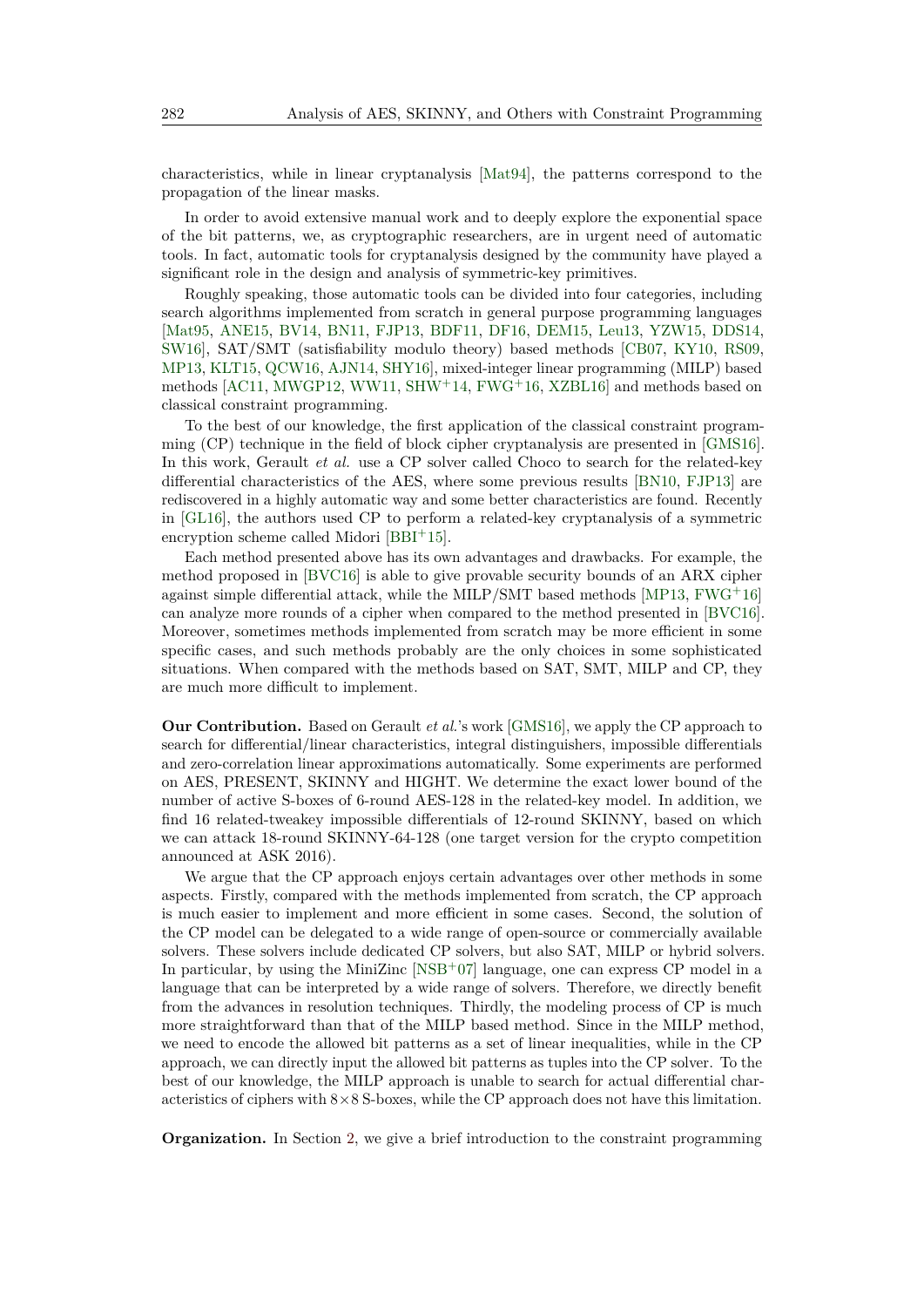and the Choco CP solver with sample codes. Section [3](#page-3-0) explains how to search for differential and linear characteristics with CP, which is applied to determine the exact lower bound of the number of active S-boxes of 6-round AES-128 in the related-key model. In Section [4,](#page-6-0) we use the example of the search for integral distinguishers of PRESENT and the zerocorrelation linear approximations of HIGHT to present some common techniques to improve the efficiency of the search. An impossible related-tweakey differential attack on 18-round SKINNY-64-128 is then given in Section [5](#page-10-0) by exploiting some 12-round related-tweakey impossible differentials found by CP. We conclude in Section [6](#page-15-0) and give some further discussions.

# <span id="page-2-0"></span>**2 Constraint Programming and the Choco CP Solver**

**Definition 1.** CP is used to solve Constraint Satisfaction Problems (CSPs). A CSP is defined by a triple  $(\mathcal{X}, \mathcal{D}, \mathcal{C})$  such that

- $\mathcal X$  is a finite set of variables:
- D is a function that maps every variable  $x_i \in X$  to its domain  $\mathcal{D}(x_i)$ , that is, the finite set of values that may be assigned to  $x_i$ ;
- $\bullet$  C is a set of constraints, that is, relations between some variables which restrict the set of values that may be assigned simultaneously to these variables.

A solution of a CSP is an assignment of values to all the variables in  $\mathcal{X} = \{x_0, \dots, x_{n-1}\}\$ such that all constraints  $\mathcal{C} = \{c_0, \ldots, c_{m-1}\}\$  are satisfied. A CSP is said to be inconsistent if the set of its solutions is empty.

A generic approach for solving a CP model is the depth-first search algorithm with backtracking. At each step of the search, variable assignment is performed followed by a process called *constraint propagation* in which some values which can not occur in any solution are removed. The order in which variables are assigned in the search, as well as the order for exploring the possible values for each variable, has a significant impact on the efficiency. Therefore, choosing a good ordering heuristic is a key issue for solving CP problems.

One generic variable ordering heuristic among many other strategies is the so-called *domain over weighted degree* [\[BHLS04\]](#page-16-5). This is a conflict-directed variable ordering heuristic exploiting both the previous and current state of the search, and we refer the reader to [\[BHLS04\]](#page-16-5) for more technical information.

Here we give a simple example of a constraint programming model with 5 0-1 variables  ${x_0, x_1, x_2, x_3, x_4}$  and 3 constraints  ${c_0, c_1, c_2}$ 

$$
\begin{cases}\nc_0: x_0 + x_2 + x_3 + x_4 = 3 \\
c_1: x_0 \neq x_1 \\
c_2: (x_0, x_1, x_2) \in \{(0, 0, 0), (0, 1, 0), (0, 1, 1)\}\n\end{cases}
$$

According to Definition 1, the above CP model  $(\mathcal{X}, \mathcal{D}, \mathcal{C})$  has the following properties

- $\mathcal{X} = \{x_0, x_1, x_2, x_3, x_4\}$  and  $\mathcal{D}(x_i) = \{0, 1\}$  for  $0 \le i \le 4$ ;
- $-c = \{c_0, c_1, c_2\}$ , vars $(c_0) = \{x_0, x_2, x_3, x_4\}$ , vars $(c_1) = \{x_0, x_1\}$ , and vars $(c_2)$  ${x_0, x_1, x_2};$
- $(x_0, x_2, x_3, x_4) \in rel(c_0) = \{(0, 1, 1, 1), (1, 0, 1, 1), (1, 1, 0, 1), (1, 1, 1, 0)\}, (x_0, x_1) \in$  $rel(c_1) = \{(0,1), (1,0)\},$  and  $(x_0, x_1, x_2) \in rel(c_2) = \{(0,0,0), (0,1,0), (0,1,1)\}.$
- A solution of the CP model is  $x_0 = 0, x_1 = 1, x_2 = 1, x_3 = 1, x_4 = 1$ .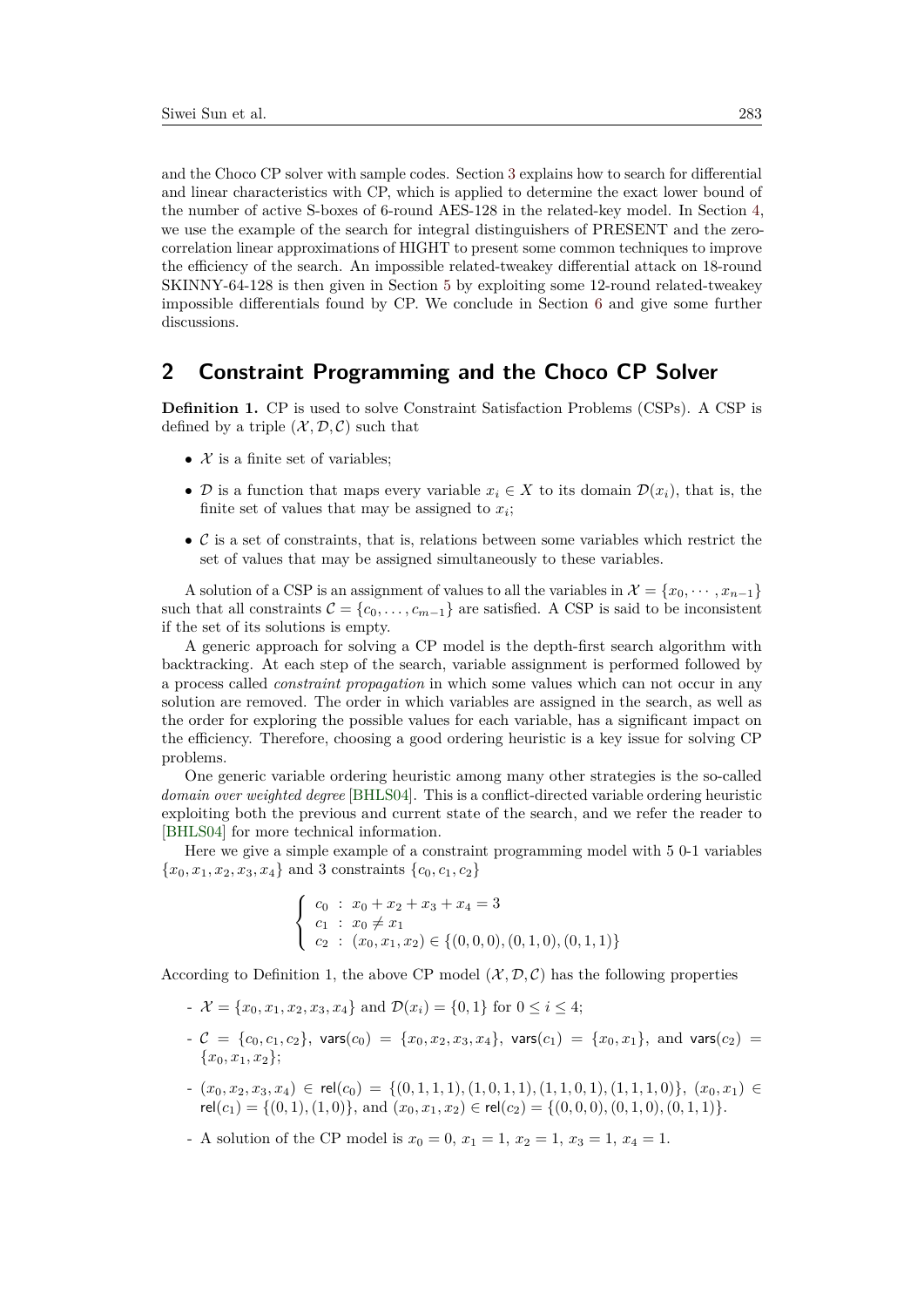Note that a constraint can be declared in *extension*, by defining the valid/invalid tuples, or in *intension*, by defining a relation between the variables. For instance, *c*<sup>0</sup> and *c*<sup>1</sup> are declared in *intension*, and *c*<sup>2</sup> is declared in *extension*. Note that the modelling choices influence the resolution time: in this example, defining  $c_2$  in intention would probably be more efficient. Such models can be solved by CP solvers such as Choco [\[PFL14\]](#page-19-8). To illustrate its ease of use, we give a toy example together with its source code in Appendix [A.](#page-22-0) Other solvers exist, and different solvers may have very different performances for a same problem.

# <span id="page-3-0"></span>**3 Search for Differential/Linear Characteristics**

In this section, we consider an *r*-round iterative block cipher  $\mathcal{E}_K$ :  $\{0,1\}^m \times \{0,1\}^n \to$  $\{0,1\}^n$  with round function  $\mathcal{F}: \{0,1\}^n \to \{0,1\}^n$ . Typically, the  $\mathcal{F}$  function can be decomposed into operations acting on smaller sub-blocks of the input data. When the corresponding parts of the input differences go through these operations, the input differences are transformed to output differences according to the differential properties of the operations.

The differential property of an operation  $f: \{0,1\}^u \to \{0,1\}^v$  can be completely characterized by its differential distribution table  $DDT_f$ , where  $DDT_f[\alpha][\beta]$  specifies the probability  $Pr(\boldsymbol{\alpha} \to \boldsymbol{\beta})$  of the differential  $\boldsymbol{\alpha} \to \boldsymbol{\beta}$  for all  $\boldsymbol{\alpha} \in \{0,1\}^u$  and  $\boldsymbol{\beta} \in \{0,1\}^v$ . If we denote the input and output differences of *f* by  $\alpha = (\alpha[0], \dots, \alpha[u-1]) \in \{0,1\}^u$ and  $\beta = (\beta[0], \dots, \beta[v-1]) \in \{0,1\}^v$  respectively, the constraint imposed by f on the differential  $\alpha \to \beta$  can be described in the language of constraint programming by

$$
(\boldsymbol{\alpha}[0], \cdots, \boldsymbol{\alpha}[u-1], \boldsymbol{\beta}[0], \cdots, \boldsymbol{\beta}[v-1], p_{\boldsymbol{\alpha} \to \boldsymbol{\beta}}) \in \mathcal{D}_f
$$

where  $p_{\alpha \to \beta}$  is typically a positive integer called probability variable and

 $\mathcal{D}_f = \{(\mathbf{x}, \mathbf{y}, \log_2(\Pr(\mathbf{x} \to \mathbf{y}))) : \Pr(\mathbf{x} \to \mathbf{y}) > 0, (\mathbf{x}, \mathbf{y}) \in \{0, 1\}^u \times \{0, 1\}^v\}.$ 

By imposing constraints according to the above method for all operations involved in a cipher, we can construct a CP model whose set of solutions is exactly the set of all possible differential characteristics. Further, by setting the objective function to minimize the sum of all probability variables, we can search for the characteristic with the highest probability.

In the following, we use  $M_{\mathcal{E}_r}^{\text{DSK}}(\mathcal{C})$  and  $M_{\mathcal{E}_r}^{\text{DRK}}(\mathcal{C})$  to denote the CP models whose set of solutionss are exactly the set of all differential characteristics satisfying the additional constraints specified in  $\mathcal C$  in single-key and related-key models, respectively. For example,  $M_{\mathcal{E}_r}^{\text{DSK}}(\Delta_{in} = \alpha, \Delta_{out} = \beta)$  is a CP model whose set of solutions is the set of all single-key differential characteristics of *r*-round  $\mathcal E$  with specified input and output differences. When  $C = \emptyset$ , it means that there is no additional constraint. Similarly, let  $\mathcal{M}_{\mathcal{E}_r}^{\mathsf{LIN}}(\mathcal{C})$  be the CP model whose set of solutions is the set of all valid linear characteristics satisfying the additional constraints specified in  $\mathcal C$  of an *r*-round cipher  $\mathcal E$ .

Also note that in the above formulation, we introduce a variable for every bit. When the operations involved in a cipher are all word oriented (aligned), we can introduce a variable *x* for every *c*-bit word, such that  $\text{dom}(x) = \{0, 1, \dots, 2^c - 1\}.$ 

### **3.1 Exact Lower Bound of the Number of Active S-boxes of 6-round AES-128 in the Related-key Model**

In the last few decades, a lot of research has been conducted on analysis and design of block ciphers, and the community has strong confidence in building efficient and secure block ciphers against the classical single-key differential attack.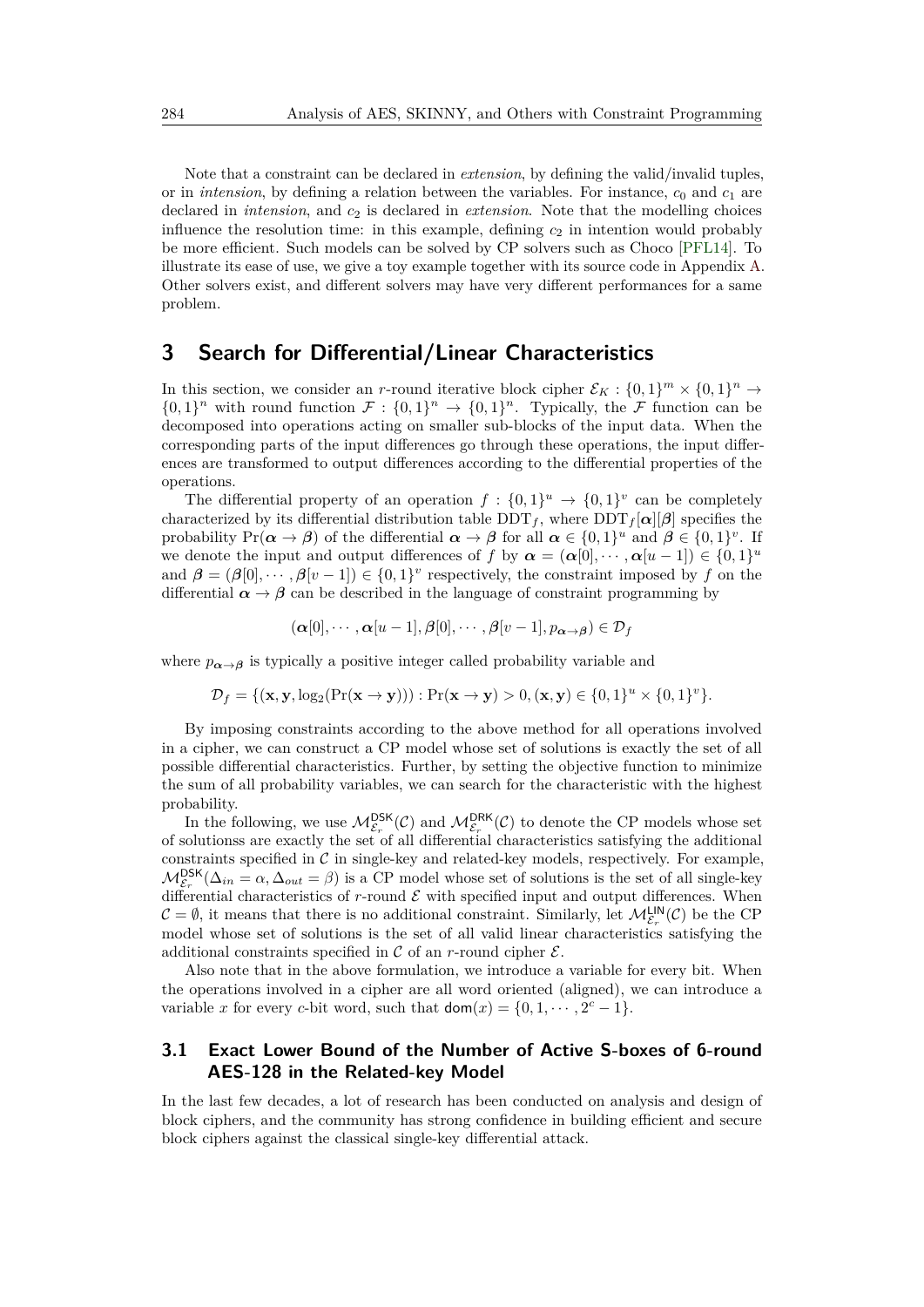However, when the adversary is allowed to ask for encryption or decryption with related keys, the situation becomes more complicated. One of the purpose of the key schedule algorithm is to resist against such attacks. In some extreme cases, as in LED [\[GPPR11\]](#page-18-5), the designers choose to use no key schedule at all, at the expense of a larger number of rounds which may suffer from efficiency issues. In contrast, the key schedule algorithms of some block ciphers, *e.g.* the AES [\[DR02\]](#page-18-6), are rather *ad-hoc*, in the sense that the designers came up with a key schedule that is quite different from the internal permutation of the cipher, in a hope that no harmful interaction is created by the two components. This approach typically makes the security evaluation in the related-key model very difficult [\[BKN09\]](#page-17-8). For example, it is pointed out in [\[Pey\]](#page-19-9) at ASK 2016 ([http://www.nuee.nagoya-u.ac.](http://www.nuee.nagoya-u.ac.jp/labs/tiwata/ask2016/) [jp/labs/tiwata/ask2016/](http://www.nuee.nagoya-u.ac.jp/labs/tiwata/ask2016/)) that the exact lower bounds of the number of active S-boxes of *r*-round AES-128 in the related-key model are still unknown for  $r \geq 6$ . In the following, we show that a simple reapplication of the method presented in [\[GMS16\]](#page-18-3) leads to the solution of the 6-round case. Note that, instead of using the solver Choco as for the rest of the paper, we use the setting proposed by Gerault *et al.*, *i.e.* the MiniZinc model they provided <sup>[1](#page-4-0)</sup>, as well as the solver Chuffed <sup>[2](#page-4-1)</sup>, where MiniZinc <sup>[3](#page-4-2)</sup> is a solver-independent open source language that can be used to express CP models readable by multiple solvers.

First, adapt the parameters of the CP model of Gerault *et al.* to build one whose feasible region is exactly the set of all truncated related-key differential characteristics of 6-round AES-128, and set the objective function to minimize the number of differentially active S-boxes. For each solution, we construct a CP model whose set of solutions is exactly the set of all related-key differential characteristics matching the truncated related-key differential characteristic. The results we give were computed on a regular desktop computer. We find 19 truncated related-key differential characteristics with 20 active S-boxes in 7 hours, but none of them can be instantiated with an actual differential characteristic. We then find 1542 ones with 21 active S-boxes in around 12 hours. Among these, only 20 of them can be instantiated with actual differential characteristics. From that, we can conclude that the minimum number of active S-boxes of 6-round AES-128 in the related-key model is 21. The related-key differential characteristic with maximal probability occurs with probability  $2^{-131}$  $2^{-131}$  $2^{-131}$ , and is given in Table. 1 whose truncated characteristic is depicted in Fig. [1.](#page-5-0) A comparison between the results obtained by CP and the graph-based search algorithm [\[FJP13\]](#page-18-0) is given in Table [2.](#page-5-1)

<span id="page-4-3"></span>Table 1: The optimal 6-round related-key differential characteristic for AES-128. It has 21 active S-boxes, and occurs with probability  $2^{-131}$ . The four words represent the four columns and are given in hexadecimal notation. We have the relation:  $\delta X \oplus \delta K_0 = \delta X_0$ .

| Round | $\delta X_i = X_i \oplus X'_i$      | $\delta K_i = K_i \oplus K'_i$      | Pr(States)                | Pr(Kev)                 |
|-------|-------------------------------------|-------------------------------------|---------------------------|-------------------------|
| init. | 366d1b80 dc37dbdb 9bc08d5b 00000000 |                                     |                           |                         |
| $i=0$ | 00000000 71000000 00004d00 00000000 | 366d1b80 ad37dbdb 9bc0c05b 00000000 | $2^{-6.2}$                |                         |
|       | b6f60000 009a0000 009a0000 009a0000 | 366d1b80 9b5ac05b 009a0000 009a0000 | $2^{-7.2} \cdot 2^{-6.3}$ | $2-6$                   |
|       | 00000000 009a0000 00000000 009a0000 | ed6d1b80 7637dbdb 76addbdb 7637dbdb | $2^{-6.2}$                | $2^{-6} \cdot 2^{-7.3}$ |
|       | 00000000 009a0000 009a0000 00000000 | 76addbdb 009a0000 7637dbdb 00000000 | $2^{-6.2}$                |                         |
|       | 00000000 009a0000 00000000 00000000 | 76addbdb 7637dbdb 00000000 00000000 | $2^{-6}$                  |                         |
|       | 00000000 009a0000 009a0000 009a0000 | 76addbdb 009a0000 009a0000 009a0000 | $2 - 6.3$                 | $2^{-6}$                |
| End/6 | db000000 db9a0000 db000000 ad37dbdb | adaddbdb ad37dbdb adaddbdb ad37dbdb |                           |                         |

Note that a practical reason which often limits the usability of the MILP based method is that it is impractical to compute the convex hull of all valid differential patterns of an  $8 \times 8$  S-box, while the CP approach does not have this limitation.

<span id="page-4-0"></span><sup>1</sup><http://gerault.net/misc.php>

<span id="page-4-1"></span><sup>2</sup><https://github.com/geoffchu/chuffed>

<span id="page-4-2"></span><sup>3</sup><http://minizinc.org>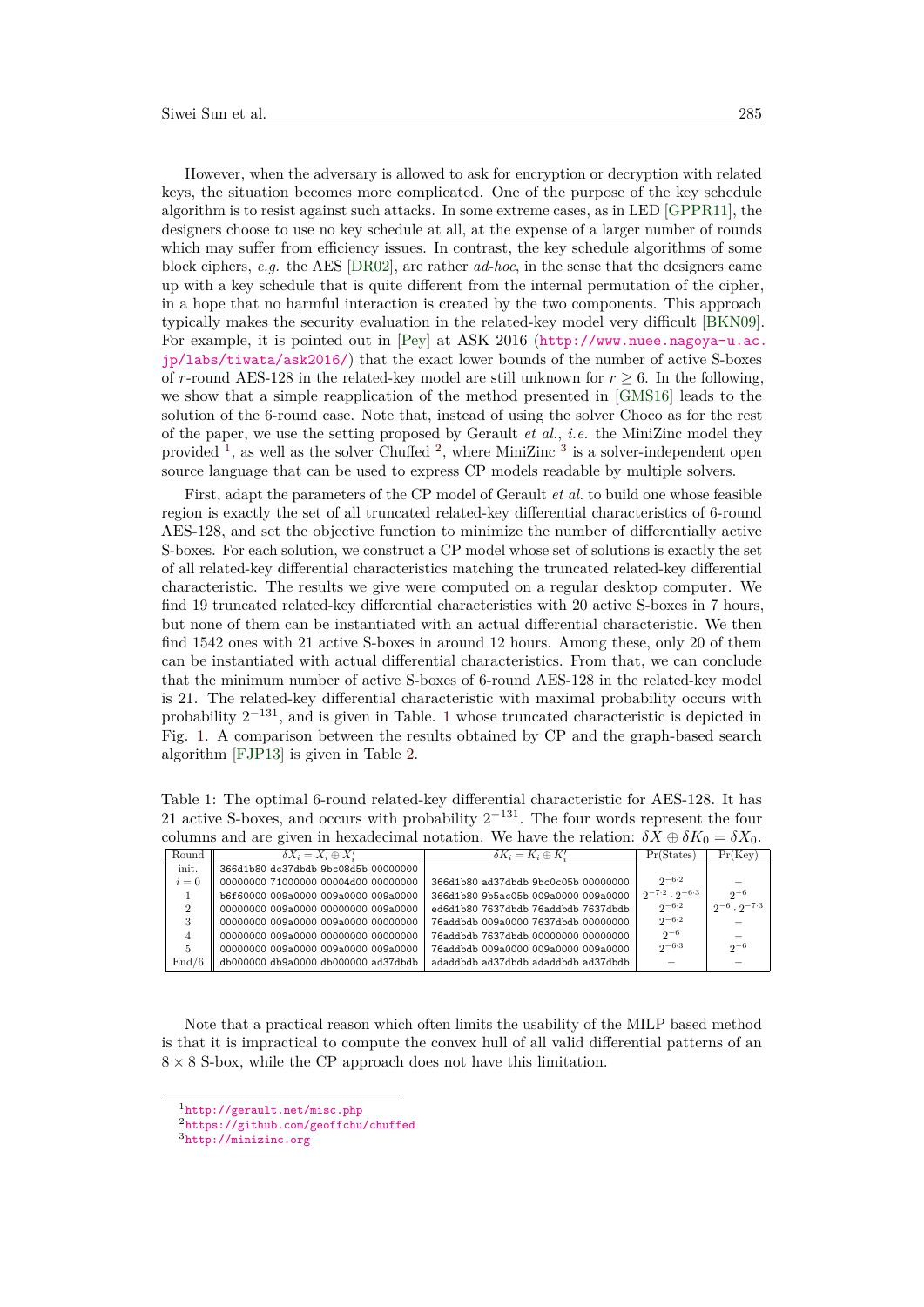<span id="page-5-0"></span>

Figure 1: The optimal 6-round related-key differential characteristic for AES-128 in its truncated form.

<span id="page-5-1"></span>Table 2: A comparison between the results obtained on AES-128 by constraint programming method and the graph-based search algorithm [\[FJP13\]](#page-18-0), where #AS denotes the number of active S-boxes while Prob. is the probability of the best characteristic found. When no results are known, we simply write "-".

| Rounds |        | Constraint Programming |     | Graph Search [FJP13] |  |  |
|--------|--------|------------------------|-----|----------------------|--|--|
|        | $\#AS$ | Prob.                  | #AS | Prob.                |  |  |
|        |        | $2^{\sim}31$           |     | $2^{-31}$            |  |  |
|        | 19     | $2 - 79$               | 13  | $2^{-81}$            |  |  |
|        |        | $2-105$                | 17  | $2 - 105$            |  |  |
|        | 91     | $2 - 131$              |     |                      |  |  |

### **3.2 Comparing Solvers**

In order to evaluate the performances of the Choco solver further, we picked two problems as benchmarks. The first one is an optimization problem, where the solver must find a differential characteristic with optimal probability. The second one is an enumeration problem, where the solver must list all solutions with predefined properties. It appears that the MILP solver Gurobi [\[Gur13\]](#page-18-7) outperforms Choco on the optimization problem in our benchmark, and that Choco outperforms MILP for enumerating solutions. In order to try other solvers, we also implemented the first problem in MiniZinc. MiniZinc is a CSP modelling language that is accepted by a wide range of solvers. Using it, we could add the solvers Chuffed and PICAT\_SAT [\[ZKF15\]](#page-21-3) to the optimization experiments. It appears that Chuffed is in between Choco and Gurobi, and that PICAT\_SAT outperforms Gurobi.

In the optitmization problem, we search for differential characteristics on PRESENT. It appears that Choco does not scale up well for a straightforward implementation of this search. We build a CP model  $M_{\text{PRESENT}_r}^{\text{DSK}}(\emptyset)$  for some r, set the objective function to minimize the sum of all probability variables, and try to find the optimal solution (corresponding to the best differential characteristic) by Choco. We also try to find the best differential characteristic of *r*-round PRESENT by the MILP based method using the Gurobi solver. The comparison of the results are listed in Table [3,](#page-6-1) from which we can see that our Choco implementation is not competitive with Gurobi on this problem, and that both approaches are extremely inefficient compared to Matsui's algorithm, which can find the best characteristic of full PRESENT in several seconds [\[ANE15\]](#page-16-0). It is noteworthy that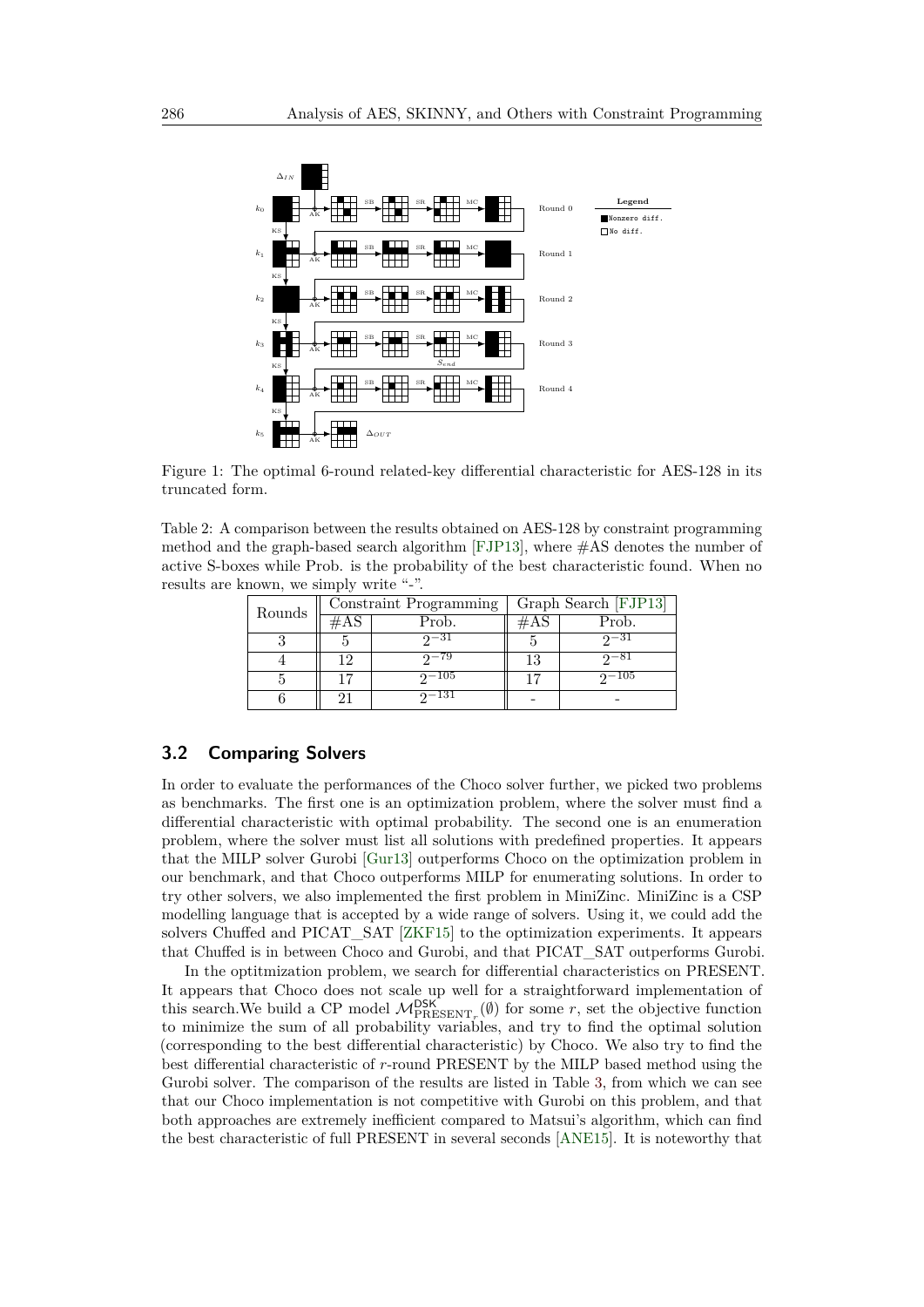| 11100119 011110000. |           |               |              |                |                  |
|---------------------|-----------|---------------|--------------|----------------|------------------|
| Rounds              |           | Time by       | Time by      | Time by        | Time by          |
|                     | Prob.     | Gurobi (sec.) | Choco (sec.) | Chuffed (sec.) | PICAT SAT (sec.) |
|                     | $2^{-8}$  |               |              | $0.2\,$        | 12.8             |
| 4                   | $2^{-12}$ | 25            | 750.8        | 11.4           | 22.5             |
|                     | $2^{-20}$ | 453           |              | 3404.5         | 91.4             |
| 6                   | $2^{-24}$ | 2184          |              |                | 486.2            |
|                     | $2^{-28}$ |               |              |                | 5883.9           |

<span id="page-6-1"></span>Table 3: Efficiency comparison of Choco, Gurobi, Chuffed and PICAT\_SAT in searching for the best differential characteristic of PRESENT, with a time limit of 2 hours. A "-" means timeout

<span id="page-6-2"></span>Table 4: Efficiency comparison of SCIP and Choco in enumerating characteristics in the linear hulls of PRESENT.

| Rounds | Time by       | Number of solutions | Time by      | Number of solutions |
|--------|---------------|---------------------|--------------|---------------------|
|        | $SCIP$ (sec.) | by SCIP             | Choco (sec.) | by Choco            |
|        |               |                     | 0.023        |                     |
|        | 0.28          |                     | 0.031        |                     |
|        | 37.7          | 8064                | 0.359        | 8064                |

Chuffed performs slightly better than the others on small instances, but that PICAT\_SAT is the one which scales up the best. Note that out implementation in both frameworks is very straightforward. As opposed to Matsui's algorithm, it does not derive bounds from results on lower number of rounds, which would speed up the search. This does not either set a definitive advantage of one method over the other.

On the other hand, it seems that Choco is very good at enumerating the characteristics in a given differential or linear hull with fixed input and output differences. We construct a CP model  $M_{\text{PRESENT}_r}^{\text{LIN}}(\mathcal{C})$  for some *r*, where  $\mathcal C$  dictates the input and output linear masks must be some fixed bit strings. Then we enumerate the set of solutions of the CP model by Choco. Also we try to enumerate the characteristics in the same linear hulls by SCIP [\[Tob04\]](#page-20-5), which implements an efficient set of solutions enumeration algorithm based on MILP. The comparison of the two methods are given in Table [4,](#page-6-2) from which we can see that Choco dramatically outperforms SCIP in enumerating characteristics.

These results confirm how solver dependant the resolution process can be. It appears that there is not a definitive advantage of one method or solver for all purposes, and that different solvers perform differently on different problems. Hence, using the MiniZinc language seems to be the best practice, as it allows to try several solvers without having to translate the model to their respective language.

# <span id="page-6-0"></span>**4 Accelerating the Search for Integral Distinguishers and Zero-correlation Linear Approximations**

In this section, we apply the CP approach to search for integral distinguishers and zerocorrelation linear approximations. Experimental results show that when combined with proper search strategies, the CP approach can be very efficient. Using it, we find again and more efficiently the currently known best integral distinguisher of PRESENT and zero-correlation linear approximations of HIGHT (ARX construction) [\[HSH](#page-18-8)+06]. First, we introduce a convenient tool from CP: random restarts.

Please take a look at the so-called *domain over weighted degree* heuristic specified in line 20 and 21 of the Choco code in Appendix A. This heuristic breaks ties at random, using the random seed provided as system time in the example. Ovbviously, the resolution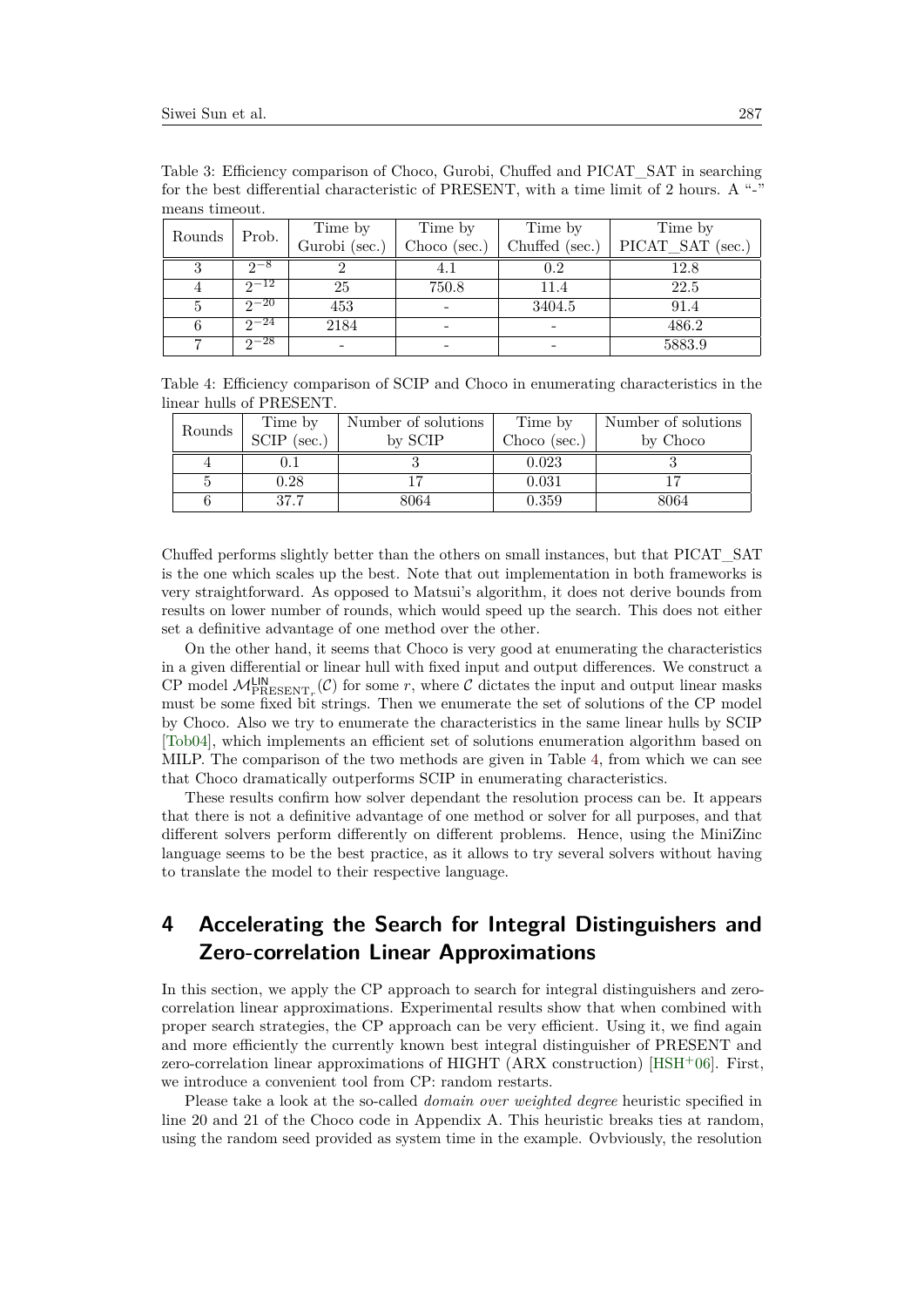performances from one execution to another, since the random seed changes. Occasionally, the variations of the resolution performances can be extraordinarily large, from one second to more than minutes from one run to another. This behavior was extensively studied, *e.g.* in [\[GSC97\]](#page-18-9), and is common to many combinatorial problems. This is linked to the determining impact of the order in which the variables are treated on the resolution performance. A bad decision when using the randomized part to break a tie can thus dramatically increase the difficulty of finding a solution. To counter this, the method known as random restarts consists in starting over the search from scratch at a certain point if no solution was found. This results in different random choices, and possibly a way faster resolution. In practice, for one of the experiments described in the next paragraph, the search generally took less than one second per instance, except for some problematic runs where the solving time went over 10 minutes. By setting a random restart if the search took more than 1 second, we observed that no instance had to restart more than 10 times before reaching a solution in less than 1 second. Hence, these instances were solved in less than 10 seconds instead of more than 10 minutes.

#### **4.1 Search for Integral Distinguishers**

The division property, a generalized integral property, is proposed by Todo at Eurocrypt 2015 [\[Tod15b\]](#page-20-6), which leads to the first theoretical attack on the full MISTY1 [\[Tod15a\]](#page-20-7), and extended to bit-based division properties for analyzing bit-oriented ciphers [\[TM16\]](#page-20-8). In [\[XZBL16,](#page-21-2) [SWW16\]](#page-20-9), Xiang *et al.* and Sun *et al.* model the propagation of bit based division property as mixed-integer programming models, and automatically search for the integral distinguishers of a wide range of block ciphers. In the following, we show how to search for the integral distinguishers by employing the constraint programming technique.

Let  $\mathbb{F}_2$  and  $\mathbb Z$  denote the finite field of two elements and the integer ring, respectively. For vectors  $\mathbf{k} = (k_0, k_1, \dots, k_{n-1})$  and  $\mathbf{u} = (u_0, u_1, \dots, u_{n-1})$  in  $\{0, 1\}^n \subseteq \mathbb{Z}$ , we say  $\mathbf{u} \succcurlyeq \mathbf{k}$ if  $u_i \geq k_i$  holds for all  $i = 0, \dots, n-1$ .

**Definition 2** (Conventional Bit-based Division Property [\[TM16\]](#page-20-8))**.** Let X be a multiset whose elements belong to  $\mathbb{F}_2^n$ . When the multiset X has the division property  $\mathcal{D}_{\mathbb{K}}^{1^n}$ , where K denotes a set of *n*-dimensional vectors in  $\{0,1\}$ <sup>n</sup> ⊆  $\mathbb{Z}^n$ , it fulfills the following condition

$$
\bigoplus_{\mathbf{x}\in\mathbb{X}}\pi_{\mathbf{u}}(\mathbf{x}) = \begin{cases} \text{unknown} & \text{if there are } \mathbf{k}\in\mathbb{K}, \text{s.t.}\mathbf{u}\succcurlyeq\mathbf{k} \\ 0 & \text{otherwise} \end{cases}
$$

where  $\mathbf{u} = (u_0, u_1, \dots, u_{n-1}) \in \{0, 1\}^n \subseteq \mathbb{Z}^n$ ,  $\mathbf{x} = (x_0, x_1, \dots, x_{n-1}) \in \mathbb{F}_2^n$ , and  $\pi_{\mathbf{u}}(\mathbf{x}) =$  $\prod_{i=0}^{n-1} x_i^{u_i}$ .

If a multiset X has division property  $\mathcal{D}_{\mathbb{K}}^{1^m}$ , after the application of a vectorial boolean function  $\mathbf{f} : \mathbb{F}_2^m \to \mathbb{F}_2^n$ , the division property of the output multiset Y becomes  $\mathcal{D}_{\mathbb{K}'}^{1^n}$ . We  $\text{Cov}_{\mathbb{K}}^{1^m}$  propagates to  $\mathcal{D}_{\mathbb{K}'}^{1^n}$ , which is denoted by  $\mathcal{D}_{\mathbb{K}}^{1^m} \stackrel{\mathbf{f}}{\longrightarrow} \mathcal{D}_{\mathbb{K}'}^{1^n}$ , or  $\mathbb{K} \stackrel{\mathbf{f}}{\longrightarrow} \mathbb{K}'$ .

In the following, we reformulate the propagation of the bit-based division property in the language of boolean functions. Our description is slightly different compared with [\[BC16,](#page-16-6) [XZBL16,](#page-21-2)  $CJF^+16$  $CJF^+16$ ], but they are essentially the same thing. Yet we think our description is easier for programming.

Let  $f: \mathbb{F}_2^n \to \mathbb{F}_2$  be an *n*-variable boolean function which can be represented as the *Algebraic Normal Form* (ANF)

$$
f(\mathbf{x}) = \bigoplus_{I \in \mathcal{P}_N} a_I \prod_{i \in I} x_i = \bigoplus_{I \in \mathcal{P}_N} a_I x_I
$$

where  $\mathcal{P}_N$  denotes the power set of  $\{0, 1, \dots, n-1\}$ .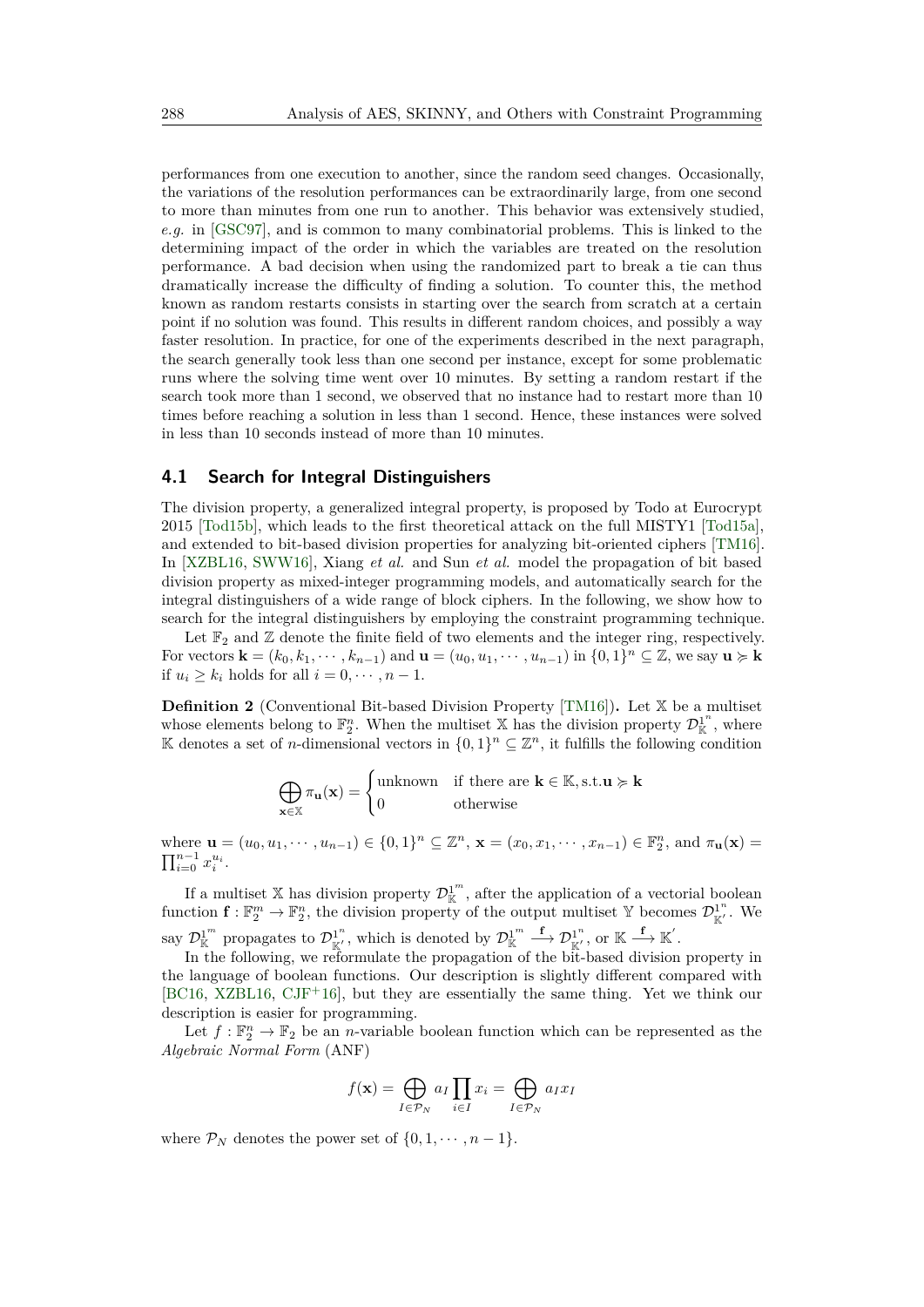The set of all terms  $\text{Terms}(f)$  involved in a boolean function  $f = \bigoplus_{I \in \mathcal{P}_N} a_I x_I$  is defined to be the set  $\{x^I : a_I = 1\}$ . We say a term of product of variables  $x^I$  is divisible by a term  $x^J$ , denoted by  $x^J | x^I$ , if  $J \subseteq I$ . A term  $x^J$  is covered by the ANF of a boolean function *f* if there exits  $x^I \in \text{Terms}(f)$ , such that  $x^J | x^I$ , which is denoted by  $x^J \leq f$ . For example,  $x_1x_2 \leq f = x_1x_2x_3 + x_2x_3 + 1$ , while  $x_2x_3x_4$  is not covered by  $g = x_1x_2x_3 + x_1x_4 + x_3 + 1$ .

Let  $\mathbf{f} : \mathbb{F}_2^m \to \mathbb{F}_2^n$  be a vectorial boolean function whose coordinate function is denoted by  $f_j(\mathbf{x})$ , where  $\mathbf{x} = (x_0, \dots, x_{m-1})$ . If the input set has division property  $\mathcal{D}_{\mathbb{K}}^{1^m}$  where  $\mathbb{K} = {\mathbf{k} = (k_0, \dots, k_{m-1})}$  has only one element. The output division property  $\mathcal{D}_{\mathbb{K}'}^{1^n}$  can be computed using the following algorithm called  $\mathsf{propagate}()$  as  $\mathbb{K}' = \mathsf{propagate}(\mathbb{K}, \tilde{\mathbf{f}})$  such that  $\mathcal{D}_{\mathbb{K}_0}^1 \stackrel{\mathbf{f}}{\longrightarrow} \mathcal{D}_{\mathbb{K}'}^{1^n}$ .

<span id="page-8-0"></span>

|  |  | Algorithm 1: propagate() Compute the output division property. |  |  |
|--|--|----------------------------------------------------------------|--|--|
|  |  |                                                                |  |  |

```
Input: A vectorial boolean function f: \mathbb{F}_2^m \to \mathbb{F}_2^n, and an input pattern
            u = (u_0, \dots, u_{m-1}) \in \mathbb{F}_2^m, where f(\mathbf{x}) = (f_0(\mathbf{x}), \dots, f_{n-1}(\mathbf{x})) and
           \mathbf{x} = (x_0, \cdots, x_{m-1});
```
**Output:**  $\mathcal{O}:$  a set of patterns  $\mathbf{v} \in \mathbb{F}_2^n$  describing the division property of the output set;

1  $\mathcal{O} = \emptyset;$ **2 if**  $u = (0, \dots, 0)$  **then 3** | **return**  $\mathcal{O} = \{(0, \dots, 0)\}$ **<sup>4</sup> else 5 for**  $\mathbf{v} \in \mathbb{F}_2^n/(0,\cdots,0)$  **do 6**  $\left| \quad \right|$  Let  $F = \prod_{j=0}^{n-1} f_j^{v_j}(x_0, \dots, x_{n-1})$ ;  $\tau$   $\left| \begin{array}{c} \textbf{if} \ \prod_{j=0}^{m-1} x_j^{u_j} \lessdot F \textbf{ then} \end{array} \right.$  $\begin{array}{|c|c|c|}\n\hline\n8 & 1 & 0 \\
\hline\n\end{array} \hspace{0.2cm} \mathcal{O} = \mathcal{O} \cup \{v\};$ **<sup>9</sup> end <sup>10</sup> end <sup>11</sup> end 12** return reduced $(\mathcal{O})$ ;

The reduced() subroutine is used to remove all redundant vectors in a set such that there are no vectors **k** and **k**<sup>\*</sup> in K satisfying  $\mathbf{k} \geq \mathbf{k}^*$ . If the input set has division property  $\mathcal{D}_{\mathbb{K}}^{1^n}$  with  $\mathbb{K} = {\mathbf{k}_1, \mathbf{k}_2, \cdots, \mathbf{k}_q}$ , after the application of a vectorial function **f**, the division property of the output set  $\mathcal{D}_{\mathbb{K}'}^{1^{m}}$  can be computed as follows

$$
\mathbb{K}^{'}=\text{reduced}(\bigcup_{i=1}^{q}\text{propagate}(\{\mathbf{k}_i\},\mathbf{f}))
$$

**Example: Core operation of the SIMON family.** The core operation of SIMON is a vectorial boolean function  $f: \mathbb{F}_2^4 \to \mathbb{F}_2^4$  with algebraic normal form

$$
\begin{cases}\ny_0 = f_0(x_0, x_1, x_2, x_3) = x_0 \\
y_1 = f_1(x_0, x_1, x_2, x_3) = x_1 \\
y_2 = f_2(x_0, x_1, x_2, x_3) = x_2 \\
y_3 = f_3(x_0, x_1, x_2, x_3) = x_0x_1 + x_2 + x_3\n\end{cases}
$$

We show how to deduce the valid output patterns for the input division property  $(1, 0, 1, 0)$ .

Taking the output pattern  $(0, 0, 0, 1)$  for example, since  $F = f_0^0 f_1^0 f_2^0 f_3^1 = x_0 x_1 + x_2 + x_3$ , and  $Terms(F) = \{x_0x_1, x_2, x_3\}$ . Therefore  $x_0x_2$  is not covered by *F* and  $(0, 0, 0, 1)$  is an invalid output pattern.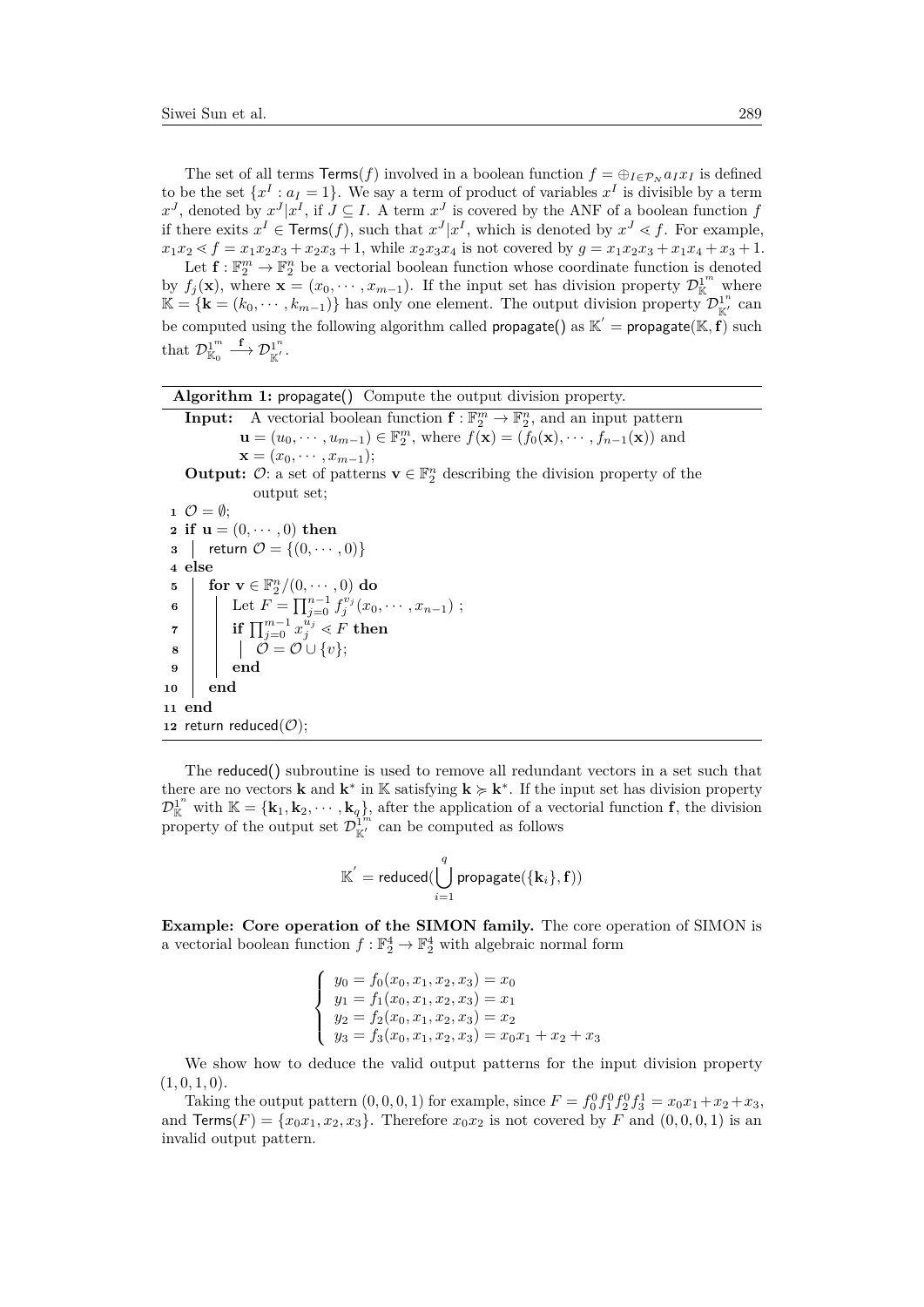For output pattern  $(0, 0, 1, 1)$ , since  $F = f_0^0 f_1^0 f_2^1 f_3^1 = x_2(x_0 x_1 + x_2 + x_3) = x_0 x_1 x_2 + x_3$  $x_2x_3 + x_2$ , and **Terms** $(F) = \{x_0x_1x_2, x_2x_3, x_2\}$ . Therefore  $x_0x_2 \leq F$  and  $(0, 0, 1, 1)$  is a valid pattern. Similarly, we can deduce that  $(1, 0, 1, 0)$  and  $(1, 0, 0, 1)$  are also valid output patterns. Note that  $(0, 1, 1, 1)$  is also a valid pattern according to Algorithm [1.](#page-8-0) But this pattern can be removed since  $(0, 1, 1, 1) \geq (0, 0, 1, 1)$ .

**Definition 3** (Division Trail [\[XZBL16\]](#page-21-2)). Let  $\mathcal F$  be the round function of an iterated block cipher. Assume that the input multi-set to the block cipher has initial division property  $\mathcal{D}_{\mathbb{K}_0}^{\mathbb{I}^n}$  with  $\mathbb{K}_0 = {\mathbf{k}}$ . This initial division property propagates through the round function which forms a chain

$$
\mathcal{D}_{\mathbb{K}_0}^{1^n} \stackrel{\mathcal{F}}{\longrightarrow} \mathcal{D}_{\mathbb{K}_1}^{1^n} \stackrel{\mathcal{F}}{\longrightarrow} \mathcal{D}_{\mathbb{K}_2}^{1^n} \stackrel{\mathcal{F}}{\longrightarrow} \cdots
$$

For any vector  $\mathbf{k}_i^* \in \mathbb{K}_i (i \geq 1)$ , there must exist a vector  $\mathbf{k}_{i-1}^*$  in  $\mathbb{K}_{i-1}$  such that  $\mathbf{k}_{i-1}^*$  can propagate to  $\mathbf{k}_i^*$  according to the rules of division property propagation. Furthermore, for  $(\mathbf{k}_0, \mathbf{k}_1, \dots, \mathbf{k}_r) \in \mathbb{K}_0 \times \mathbb{K}_1 \times \dots \times \mathbb{K}_r$ , if  $\mathbf{k}_{i-1}$  can propagate to  $\mathbf{k}_i$  for all  $i \in \{1, 2, \dots, r\}$ , we call  $(\mathbf{k}_0, \mathbf{k}_1, \cdots, \mathbf{k}_r)$  an *r*-round division trail.

Similarly to the case of differential analysis, the propagation of the division property against a specific operation can also be described by allowing bit-level patterns. Taking the XOR operation for example, let  $(x[0], x[1]) \in \{0,1\}^2$  and  $x[2] \in \{0,1\}$  be the vectors describing the input and output division properties of the XOR operation respectively. Then we have the following constraint  $(x[0], x[1], x[2]) \in \{(0,0,0), (0,1,1), (1,0,1)\} \subseteq \{0,1\}^3$ . Therefore, by considering the constraints imposed on the propagation of division properties for all operations involved in a cipher, we can construct a CP model whose set of solutions is the set of all division trails for an  $r$ -round cipher  $\mathcal{E}$ .

<span id="page-9-0"></span>**Theorem 1** (Set without Integral Property [\[XZBL16\]](#page-21-2))**.** *Let* X *be a multiset with division* property  $\mathcal{D}_{\mathbb{K}}^{1^n}$ , then  $\mathbb X$  does not have integral property if and only if  $\mathbb K$  contains all the n *unit vectors.*

According to Theorem [1,](#page-9-0) whether there exists an integral distinguisher for an *r*-round iterative block cipher  $\mathcal E$  with *n*-bit block size can be determined by Algorithm [2,](#page-9-1) where  $\mathcal{M}_{\mathcal{E}_r}^{\text{INT}}(\mathcal{C}_j)$  denotes the CP model whose set of solutions is the set of all division trails satisfying  $C_j$ , which dictates that the output division property is the unit vector  $\mathbf{e}_j$ .

<span id="page-9-1"></span>

| <b>Algorithm 2:</b> Search for integral distinguishers of r-round $\mathcal{E}$ . |
|-----------------------------------------------------------------------------------|
| 1 for $j \in \{0, 1, \dots, n-1\}$ do                                             |
| 2 $\mathcal{M} = \mathcal{M}_{\mathcal{E}_n}^{\text{INT}}(\mathcal{C}_j)$         |
| $\mathbf{s}$ if M is infeasible then                                              |
| An integral distinguisher is found.<br>$\overline{\mathbf{4}}$                    |
| end<br>5                                                                          |
| 6 end                                                                             |
|                                                                                   |

We implement the Algorithm [2](#page-9-1) in the Choco solver combined with random restarts to search for the 9-round integral distinguisher of PRESENT, and the source code can be found in Appendix B. The 9-round distinguisher presented in [\[XZBL16\]](#page-21-2) is rediscovered on an ordinary PC in no more than 36 seconds (the time of the resolution of 64 CP models). By contrast, the same search without using restarts was more than 10 times longer, and the MILP approach needs 3.4 minutes (roughly 204 seconds) [\[XZBL16\]](#page-21-2) to solve the same problem. Note that only one thread is used in our experiment, but since each of the 64 models is independant, they could be solved in parallel.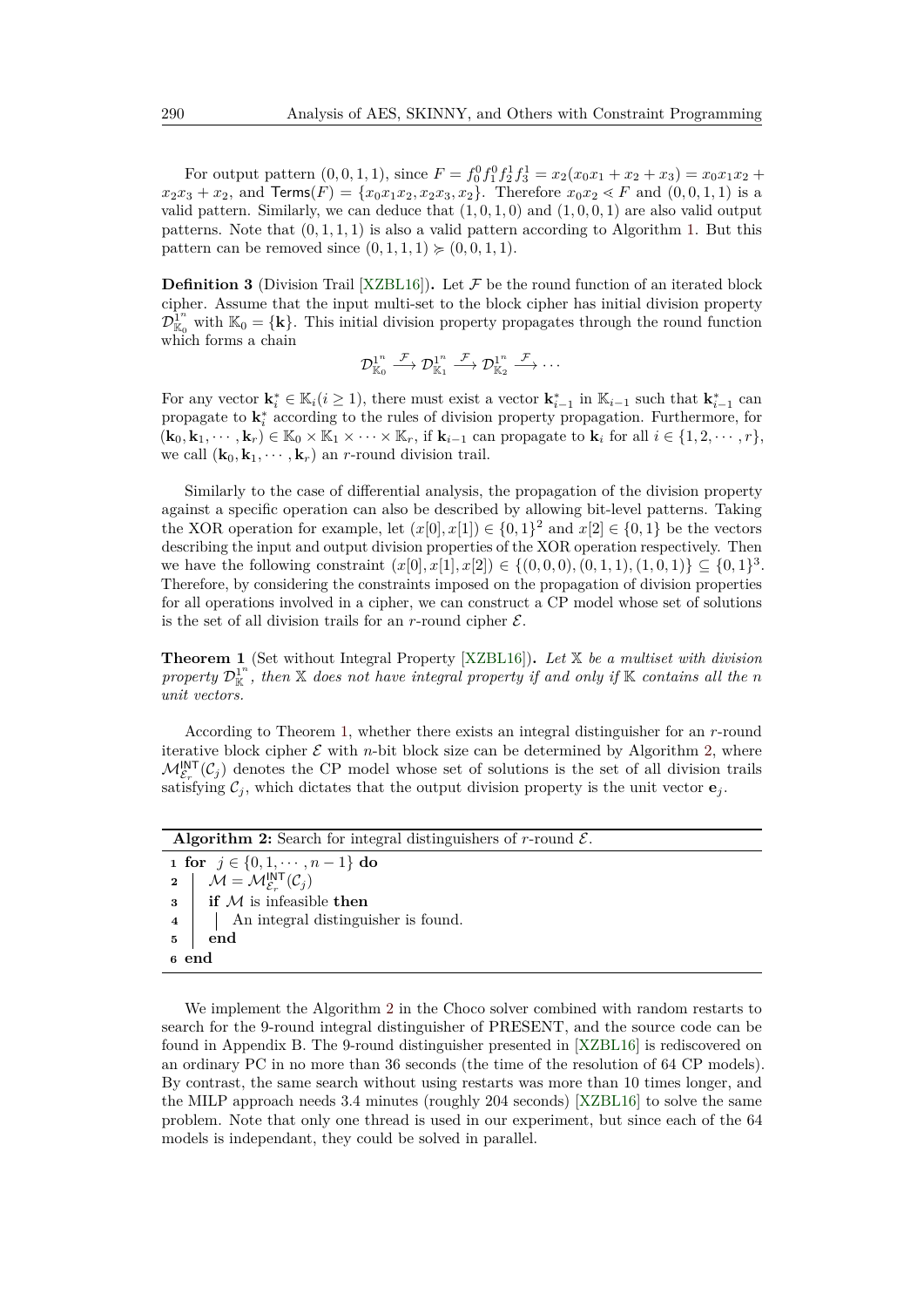### **4.2 Search for Impossible Differentials and Zero-Correlation Linear Approximations**

Impossible differential cryptanalysis (IDC) [\[BBS99\]](#page-16-7) is different from standard differential analysis in that IDC tries to recover the secret key by exploiting some differentials of the target cipher which never occur, instead of differentials with high probability. Similarly, zero-correlation linear cryptanalysis [\[BR14\]](#page-17-10) uses linear approximations with zero correlation. The links between impossible differential, integral and zero-correlation linear approximation are explored in [\[C14\]](#page-17-11). Existing tools used to search for impossible differentials and zerocorrelation linear approximations include  $U$ -method [\[KHL10\]](#page-19-10), UID-method [\[LLWG14\]](#page-19-11), and the MILP based methods [\[WW12,](#page-21-4)  $CJF+16$  $CJF+16$ , [ST17\]](#page-20-10).

Given an *r*-round cipher  $\mathcal{E}_r$ , it is trivial to see that a specific differential (linear approximation)  $\alpha \to \beta$  is an impossible differential (zero-correlation linear approximation) if and only if the CP model  $M_{\mathcal{E}_r}^{\text{DSK/LIN}}(\Delta_{in} = \alpha, \Delta_{out} = \beta)$  is infeasible, where  $(\Delta_{in} = \alpha, \Delta_{out} = \beta)$  represents input-output difference patterns or input-output linear masks accordingly. Therefore, the problem of searching for impossible differential or zero-correlation linear approximation is equivalent to looking for the infeasible CP models in

 $\{\mathcal{M}^{\mathsf{Property}}_{\mathcal{E}_r}(\Delta_{in} = \alpha, \Delta_{out} = \beta) : \alpha, \beta \in \mathbb{F}_2^n - \{0\}\},\$ Property ∈ {DSK, DRK, LIN}

However, the search space is too large to be enumerated by considering all possible *α* and  $\beta$ . Hence, typically the cryptanalysts only test those models whose input and output patterns with low Hamming weights. For example, a lot of work only search for those distinguishers whose Hamming weights of both the input and output bit patterns are 1, which can be accomplished by Algorithm [3.](#page-10-1)

<span id="page-10-1"></span>

| <b>Algorithm 3:</b> Search for impossible differential or zero-correlation linear approx-                                       |
|---------------------------------------------------------------------------------------------------------------------------------|
| imations.                                                                                                                       |
| 1 for $i \in \{0, 1, \dots, n-1\}$ do                                                                                           |
| for $j \in \{0, 1, \dots, n-1\}$ do<br>$\mathbf{2}$                                                                             |
| $\mathcal{M} = \mathcal{M}_{\mathcal{E}_{-}}^{\mathsf{Property}}(\Delta_{in} = \mathbf{e}_i, \Delta_{out} = \mathbf{e}_j)$<br>3 |
| if $M$ is infeasible then<br>$\overline{\mathbf{4}}$                                                                            |
| $\mathbf{e}_i \rightarrow \mathbf{e}_j$ is an impossible differential or zero-correlation linear<br>5<br>approximation          |
| end<br>6                                                                                                                        |
| end<br>7                                                                                                                        |
| end<br>8                                                                                                                        |

We implement Algorithm [3](#page-10-1) in Choco and applied it to HIGHT, which is an ISO standard lightweight block cipher introduced by Hong *et al.* at CHES 2006 [\[HSH](#page-18-8)<sup>+</sup>06]. In  $\left[CIF^+16\right]$ , Cui *et al.* tried to search for all 17-round zero-correlation linear approximations of HIGHT using the MILP method such that the Hamming weights of both the input and output linear masks are 1, and 4 zero-correlation linear approximations were found, which costs 4786 seconds on a server (Intel(R)  $Xeon(R)$  CPU E5-2620, 2.00GHz, 47GB RAM) using 12 threads. By using the CP approach with restarts, we rediscover this result on a PC using only one thread in 1709 seconds.

# <span id="page-10-0"></span>**5 Related-tweakey Impossible Differential Attack on 18 round SKINNY-64-128**

SKINNY is a new family of tweakable block ciphers presented at CRYPTO 2016 [\[BJK](#page-16-8)<sup>+</sup>16] designed under the TWEAKEY framework [\[JNP14\]](#page-18-10), whose goal is to compete with the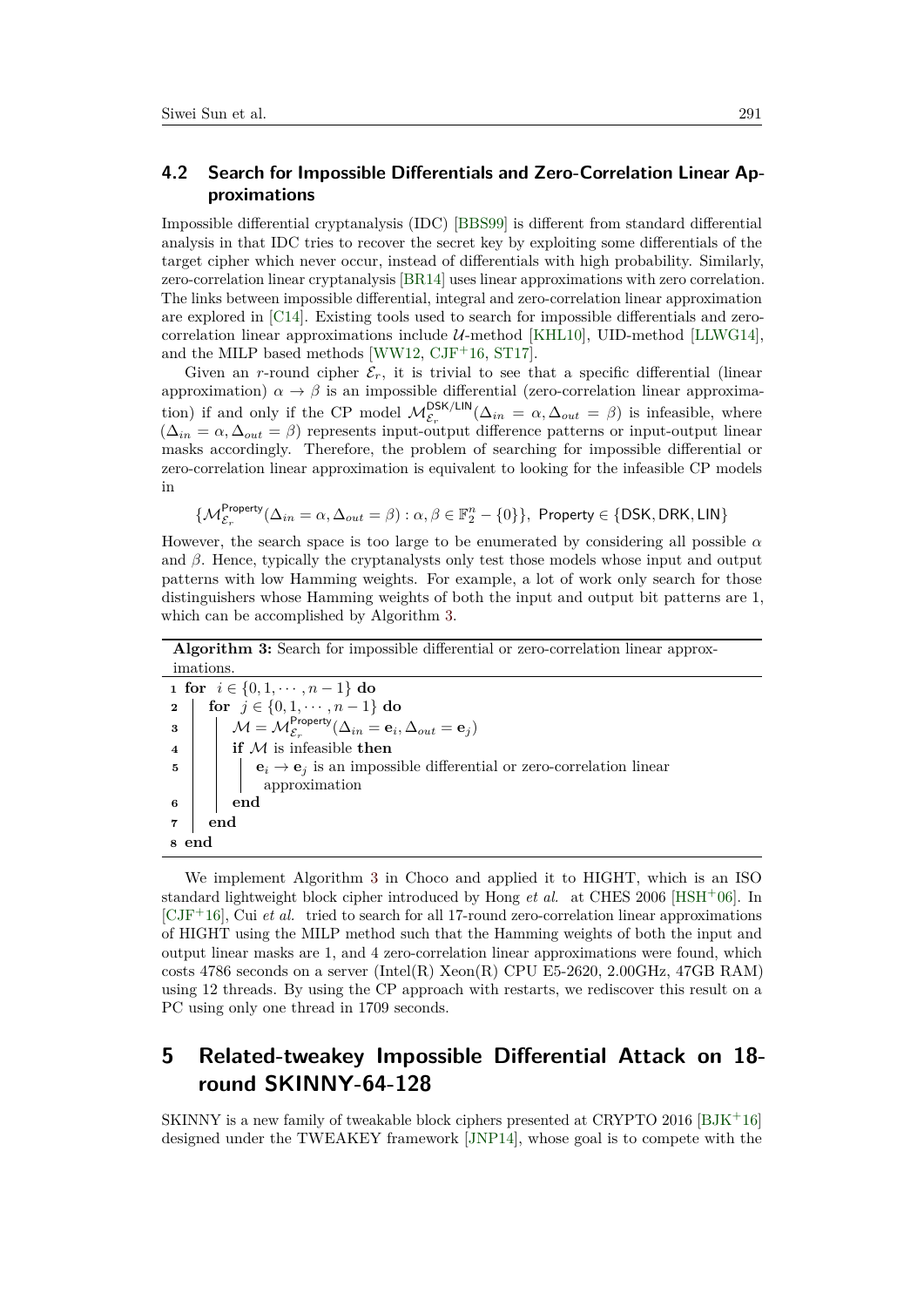<span id="page-11-0"></span>

|                   | ART      | ShiftRows | MixColumns |
|-------------------|----------|-----------|------------|
| ۰                 | -⇔       |           |            |
| SC                | סו<br>AC |           | $\sqrt{T}$ |
| Q<br>10<br>. .    |          |           |            |
| 12 13<br>14<br>15 |          |           | ₩₩         |

Figure 2: The SKINNY Round function: SubCells (SC), AddConstants (AC), AddRoundTweakey (ART), ShiftRows (SR) and MixColumns (MC).

NSA recent design SIMON in terms of hardware/software performances. Unlike SIMON, the designers of SKINNY provide strong bounds for all versions of the cipher, and not only in the single-key model, but also in the related-key or related-tweak model. At ASK 2016, the designers initiated a cryptanalysis competition to encourage third party analysis, and the 18-round SKINNY-64-128 is one target version ([https://sites.google.com/site/](https://sites.google.com/site/skinnycipher/) [skinnycipher/](https://sites.google.com/site/skinnycipher/)). In this section, we target this version with the aid of the CP. Some existing cryptanalysis of SKINNY which are better than the results presented in this paper can be found in  $[ABC+16, SMB16, TAY16, LGS16].$  $[ABC+16, SMB16, TAY16, LGS16].$  $[ABC+16, SMB16, TAY16, LGS16].$  $[ABC+16, SMB16, TAY16, LGS16].$  $[ABC+16, SMB16, TAY16, LGS16].$  $[ABC+16, SMB16, TAY16, LGS16].$  $[ABC+16, SMB16, TAY16, LGS16].$  $[ABC+16, SMB16, TAY16, LGS16].$ 

For the convenience of the discussion, we describe an attack on SKINNY-64-64, that is, the TK1 version with 64-bit block size and 64-bit secret key. We will see in the following that this attack can be directly converted to an attack on 18-round SKINNY-64-128 with 64-bit block size, 96-bit secret key, and 32-bit tweak. We refer the reader to  $[BJK^+16]$  $[BJK^+16]$  for the detailed description of the SKINNY cipher.

#### **5.1 Notations**

- $E_K^T(\cdot)$ : The encryption oracle with key  $K$  and tweak  $T$ .
- *K*: The 64-bit master key of SKINNY-64-64.
- $K_i$ : The *i*th round subkey  $(1 \leq i \leq 18)$ . Hence,  $K_1$  is the master key.
- $K_i[j]$ : The *j*th nibble of  $K_i$  ( $0 \le j \le 15$ ).
- $K_i[j_0,j_1,\cdots]$ :  $K_i[j_0]$ || $K_i[j_1]$ ||···.
- $-$  ∆*K*<sub>*i*</sub>, ∆*K*<sub>*i*</sub>[*j*]*,* ∆*K*<sub>*i*</sub>[*j*<sub>0</sub>*, j*<sub>1</sub>*,*  $\cdots$ ]: The differences at the corresponding positions.
- $I_i$ : The input internal state of round  $i$  ( $1 \le i \le 18$ ).
- $I_i^{\text{SC}}, I_i^{\text{ART}}, I_i^{\text{SR}}, I_i^{\text{MC}}$ : The internal state of round *i* after the SC, ART, SR, and MC operations, respectively.
- $\rightarrow$   $\Rightarrow$  : logical implication. For example:

$$
\{\Delta I_5 = 0, \Delta K_5 = 0000000000000000\} \implies \Delta I_2[0, 2, 3, 5, 6, 7, 8, 9, 10, 12, 13, 15] = 0
$$

Note that in the above "0" represents the bit string of 64 0's and 0000000080000000 is in hexadecimal notation, which should be clear from the context. Under this notation, the input internal state of round *i* is  $I_i$ , which is transformed to  $I_i^{\text{SC}}$  after the application of the SC operation.  $I_i^{\text{SC}}$  is XORed with the subkey  $K_i[0, \dots, 7]$  to produce  $I_i^{\text{ART}}$ . The rows of  $I_i^{\text{ART}}$  are rotated (the SR operation) to get  $I_i^{\text{SR}}$  which subsequently becomes  $I_i^{\text{MC}} = I_{i+1}$  after the application of the MC operation. We refer the reader to Fig. [2](#page-11-0) for more information.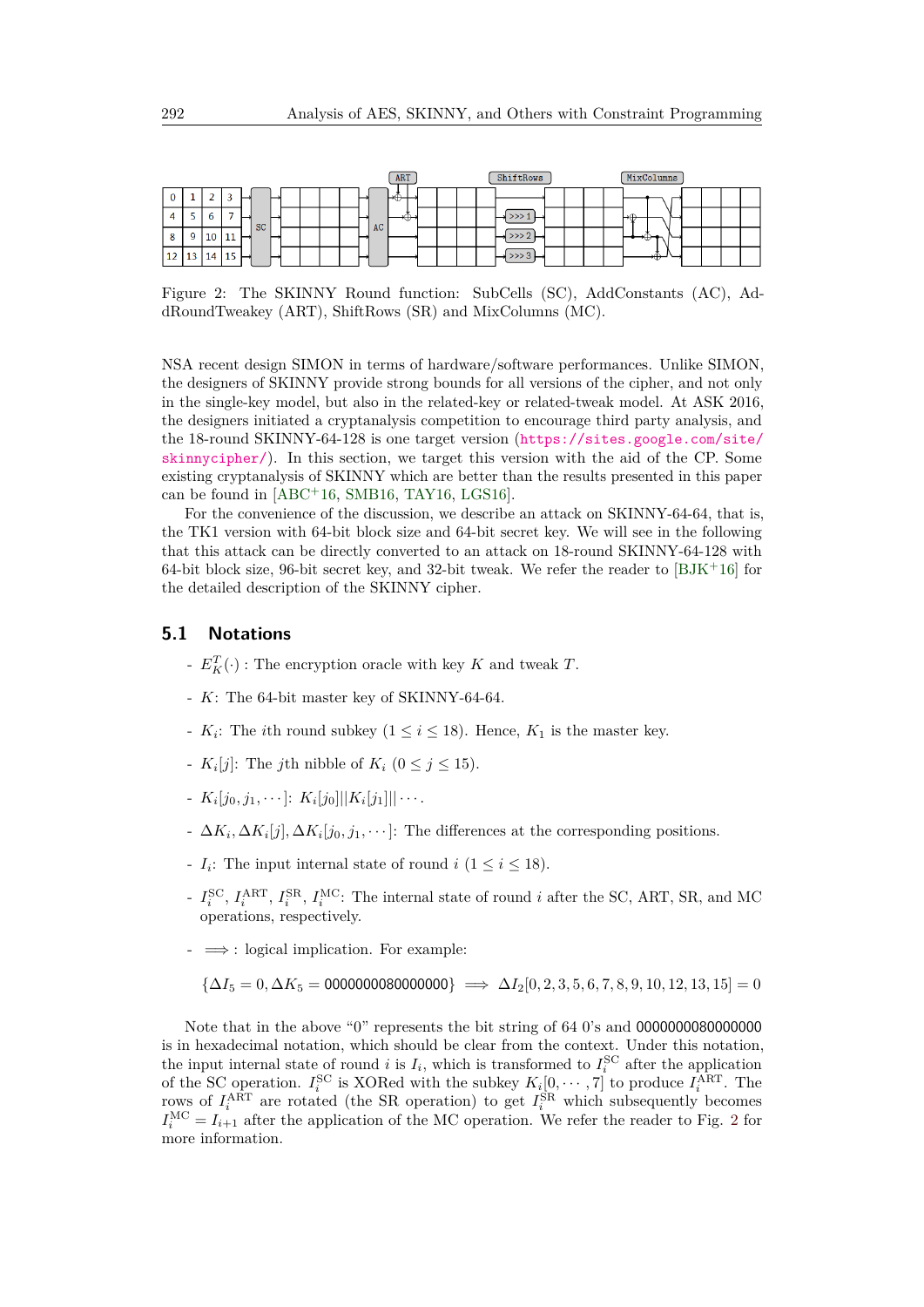#### **5.2 Cryptanalysis**

We implement Algorithm 3 in Choco with Property = DRK and  $\mathcal{E}_r = \text{SKINNY}_{12}$ , and we search for related-tweakey impossible differentials of SKINNY-64-64 with the following input, output, and key differences. The Hamming weights of both  $\Delta I_1||\Delta K_1$  and  $\Delta I_{13}$  are all 1.

Since no differences are injected into the remaining 16 nibbles of the tweakey if we consider SKINNY-64-128, we are essentially analyzing the SKINNY-64-64, that is, the TK1 version. Therefore, in the figures demonstrating the analysis (see Fig. [3\)](#page-14-0), we only draw 64-bit of the 128-bit tweakey state, and according to the tweakey schedule algorithm of SKINNY, this will not affect the differences of the subkeys.

Finally, we find 16 related-tweakey impossible differentials for 12-round SKINNY-64-64 (the results are summarized in Table [5\)](#page-12-0), which is one more round than the impossible differentials presented in the SKINNY paper. With these related-tweakey impossible differentials, we can construct an attack on 18-round SKINNY-64-64 which directly leads to an attack on 18-round SKINNY-64-128 with 96-bit secret key and 32-bit tweak. The attack is depicted in Fig. [3.](#page-14-0)

<span id="page-12-0"></span>Table 5: 16 related-tweakey impossible differentials for 12-round SKINNY-64-64 (In hexadecimal representation).

| $\Delta I_1    \Delta K [0, \cdots, 15]$ | $\Delta I_{13}$  |
|------------------------------------------|------------------|
| 0000000000000000  0000000080000000       | 0000000080000000 |
| 0000000000000000  0000000040000000       | 0000000040000000 |
| 0000000000000000  0000000020000000       | 0000000020000000 |
| 0000000000000000  0000000010000000       | 0000000010000000 |
| 0000000000000000  00000000000080000      | 0000000000080000 |
| 0000000000000000  00000000000040000      | 0000000000040000 |
| 0000000000000000  00000000000020000      | 0000000000020000 |
| 0000000000000000  00000000000010000      | 0000000000010000 |
| 0000000000000000  000000000000000000     | 0000000008000000 |
| 0000000000000000  000000000000000000     | 0000000004000000 |
| 0000000000000000  00000000000000200      | 0000000002000000 |
| 0000000000000000  00000000000000100      | 0000000001000000 |
| 0000000000000000  00000000000000008      | 0000000000800000 |
| 0000000000000000  00000000000000004      | 0000000000400000 |
| 0000000000000000  00000000000000002      | 0000000000200000 |
| 0000000000000000  00000000000000001      | 0000000000100000 |
|                                          |                  |

Assuming  $\Delta I_5 = 0$ ,  $\Delta I_{17} = 000000008000000$ , and  $\Delta K_5 = 000000008000000$ , we extend the 12-round related-tweakey impossible differential 4 rounds on the top and 2 rounds at the bottom, which is illustrated in Fig. [3.](#page-14-0) Note that

 $\Delta K_5 = 0000000080000000 \implies \Delta K = \Delta K_1 = 000000000000008.$ 

**Data Collection.** Prepare  $2^x$  structures  $S_t = [P_0^{S_t}, P_1^{S_t}, \cdots, P_{2^{32}-1}^{S_t}]$   $(0 \le t \le 2^x - 1)$ each of which has 2 <sup>32</sup> plaintexts, and all plaintexts in the same structure share the same values in  $I_1[1, 2, 3, 4, 9, 11, 12, 13]$ . For each plaintext  $P_j^{S_t}$  we ask the encryption oracle to get  $(C_j^{S_t}, \hat{C}_j^{S_t})$  where  $C_j^{S_t} = E_K^{T_q}(P_j^{S_t})$  and  $\hat{C}_j^{S_t} = E_{K \oplus \Delta}^{T_q}(P_j^{S_t})$ , where  $T_q$  is an arbitrary tweak and

#### $\Delta = \Delta K_1 = 0000000000000008$

which requires totally  $2 \times 2^{x} \times 2^{32}$  18-round SKINNY encryptions. Then, for each structure, we can create approximately  $2^{32} \times 2^{32} = 2^{64}$  pairs  $[(P_i^{S_t}, P_j^{S_t}), (C_i^{S_t}, \hat{C}_j^{S_t})]$  such that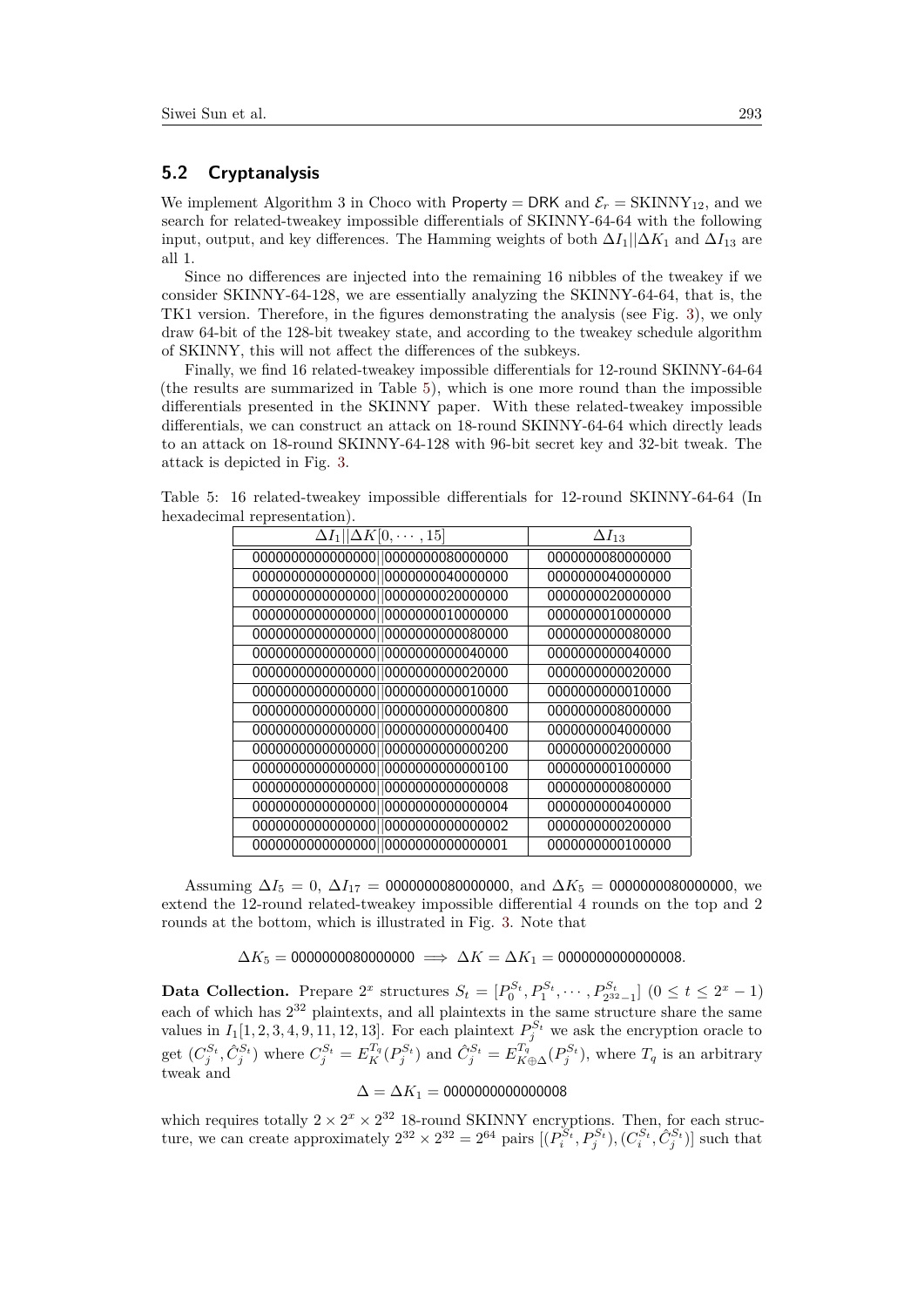$P_i^{S_t} \oplus P_j^{S_t} = \Delta I_1$  with  $\Delta I_1 = [0, 5, 6, 7, 8, 10, 14, 15] = 0$ . If we choose 2<sup>y</sup> different tweaks, we can get approximately  $2^y \times 2^x \times 2^{64} = 2^{x+y+64}$  pairs (without increasing the number of chosen plaintexts) satisfying the desired condition with  $2 \times 2^x \times 2^y \times 2^{32} = 2^{x+y+33}$  18-round SKINNY encryptions. Note that this is equivalent to that we have  $2^{x+y}$  structures denoted by  $S_t = [P_0^{S_t}, P_1^{S_t}, \cdots, P_{2^{32}-1}^{S_t}]$   $(0 \le t \le 2^{x+y}-1)$ , and will use  $[(P_i^{S_t}, P_j^{S_t}), (C_i^{S_t}, \hat{C}_j^{S_t})]$  to represent the pairs in the the *t*-th structure for the convenience of discussion.

**Filtering.** In this step, we will discard those pairs such that  $\Delta I_5 \neq 0$  or  $\Delta I_{17} \neq 0$ 0000000080000000 under any key guess. Such pairs are helpless in discovering wrong key guesses.

Since  $\Delta I_5 = 0$  and  $\Delta K_5 = 0.000000080000000$  implies  $\Delta I_1^{\rm SC}[0] = \Delta I_1^{\rm SC}[7] = \Delta I_1^{\rm SC}[10]$ and  $\Delta I_1^{\rm SC}[\delta] = \Delta I_1^{\rm SC}[\delta] = \Delta I_1^{\rm SC}[15]$ , we discard those pairs that do not have this property, and there are 2 *<sup>x</sup>*+*y*+64 × 2 <sup>−</sup><sup>16</sup> = 2*<sup>x</sup>*+*y*+48 pairs left. Similarly, ∆*I*<sup>17</sup> = 0000000080000000 and  $\Delta K_5 = 000000008000000$  implies  $\Delta I_{18}^{\text{ART}}[0, 3, 4, 5, 6, 7, 8, 9, 11, 12, 13, 15] = 0$  and  $\Delta I_{18}^{\text{ART}}[1] = 8$ , it remains approximately  $2^{x+y+48} \times 2^{-13 \times 4} = 2^{x+y-4}$  pairs satisfying this property.

**Key Recovery.** We try to reduce the key space by spotting wrong key guesses. To deduce the values of  $\Delta I_5$  and  $\Delta I_{17}$ , we need to know the values of the following 12 nibbles

*K*1[0*,* 1*,* 2*,* 5*,* 6*,* 7]*, K*2[0*,* 1*,* 5]*, K*3[0]*, K*18[2*,* 6]*.*

**Step 1.** For each guess of  $K_1[0, 1, 2, 5, 6, 7] = k_{K_1} \in \{0, 1\}^{4 \times 6}$ , encrypt all the  $2^{x+y-4}$ pairs, and create a set  $\mathcal{X}_1$  (for each guess) contains all the pairs satisfying  $\Delta I_2^{\rm SC}[1] =$  $8, \Delta I_2^{\rm SC}[4] = \Delta I_2^{SC}[11] = \Delta I_2^{SC}[14]$ . The average size of one  $\mathcal{X}_1$  set is approximately  $2^{x+y-4} \times 2^{-12} = 2^{x+y-16}$ . The time complexity of this step is  $2^{x+y-4} \times 2^{4 \times 6} = 2^{x+y+20}$ 1-round SKINNY encryptions.

**Step 2.** For each guess of  $K_1[0, 1, 2, 5, 6, 7] = k_{K_1} \{0, 1\}^{4 \times 6}$  and  $K_{18}[2, 6] = k_{K_{18}} \in$  $\{0,1\}^{4\times2}$ , decrypt all the pairs in the corresponding  $\mathcal{X}_1$  associated with  $k_{K_1}$ , and create a set  $\mathcal{X}_2 \subseteq \mathcal{X}_1$  contains all the pairs satisfying  $\Delta I_{18}[2] = \Delta I_{18}[10] = \Delta I_{18}[14]$  and  $\Delta I_{17}[8] = 8$ . The average size of one  $\mathcal{X}_2$  set is approximately  $2^{x+y-16} \times 2^{-12} = 2^{x+y-28}$ . The time complexity of this step is  $2^{x+y-16} \times 2^{4 \times 6} \times 2^{4 \times 2} = 2^{x+y+16}$  2-round SKINNY encryptions.

**Step 3.** For each guess of  $K_1[0, 1, 2, 5, 6, 7] = k_{K_1} \{0, 1\}^{4 \times 6}$ ,  $K_{18}[2, 6] = k_{K_{18}} \in$  $\{0,1\}^{4\times2}$ , and  $K_2[0,1,5]||K_3[0] = k_{K_{2,3}} \in \{0,1\}^{4\times4}$ , encrypt all the pairs in the corresponding  $\mathcal{X}_2$  associated with  $k_{K_1} || k_{K_1}$ , and create a set  $\mathcal{X}_3 \subseteq \mathcal{X}_2$  contains all the pairs satisfying  $\Delta I_4^{SC}[0] = 8$ . The average size of one  $\mathcal{X}_3$  set is approximately  $2^{x+y-28} \times 2^{-4} = 2^{x+y-32}$ . The time complexity of this step is  $2^{x+y-28} \times 2^{4 \times 6} \times 2^{4 \times 2} \times 2^{4 \times 4} = 2^{x+y+20}$  2-round SKINNY encryptions.

We can confirm a guess is a wrong key guess if and only if one of the  $2^{x+y-4}$  pairs has the following property under the guess

### $\Delta I_5 = 0000000000000000$ ,  $\Delta I_{17} = 0000000080000000$ .

A key value is still in the key space if and only if no one of the 2 *<sup>x</sup>*+*y*−<sup>4</sup> pairs has the above property under the guessed key value. Hence, after the above steps, each of the  $\mathcal{X}_4$ s which is nonempty suggests a wrong key. The probability of a given pair surviving the filtering step satisfying  $\Delta I_5 = 000000000000000$  and  $\Delta I_{17} = 000000008000000$  under a random key guess is about

$$
(1 - 2^{-28})^{2^{x+y-4}} = (1 - \frac{1}{2^{28}})^{2^{28+x+y-32}} \approx e^{-2^{x+y-32}}.
$$

By adopting the strategy presented in [\[BNS14\]](#page-17-12), we consider the number of pairs such that  $(1 - 2^{-28})^{2^{x+y-4}}$  is slightly smaller than  $2^{-1}$  so to reduce the exhaustive search by at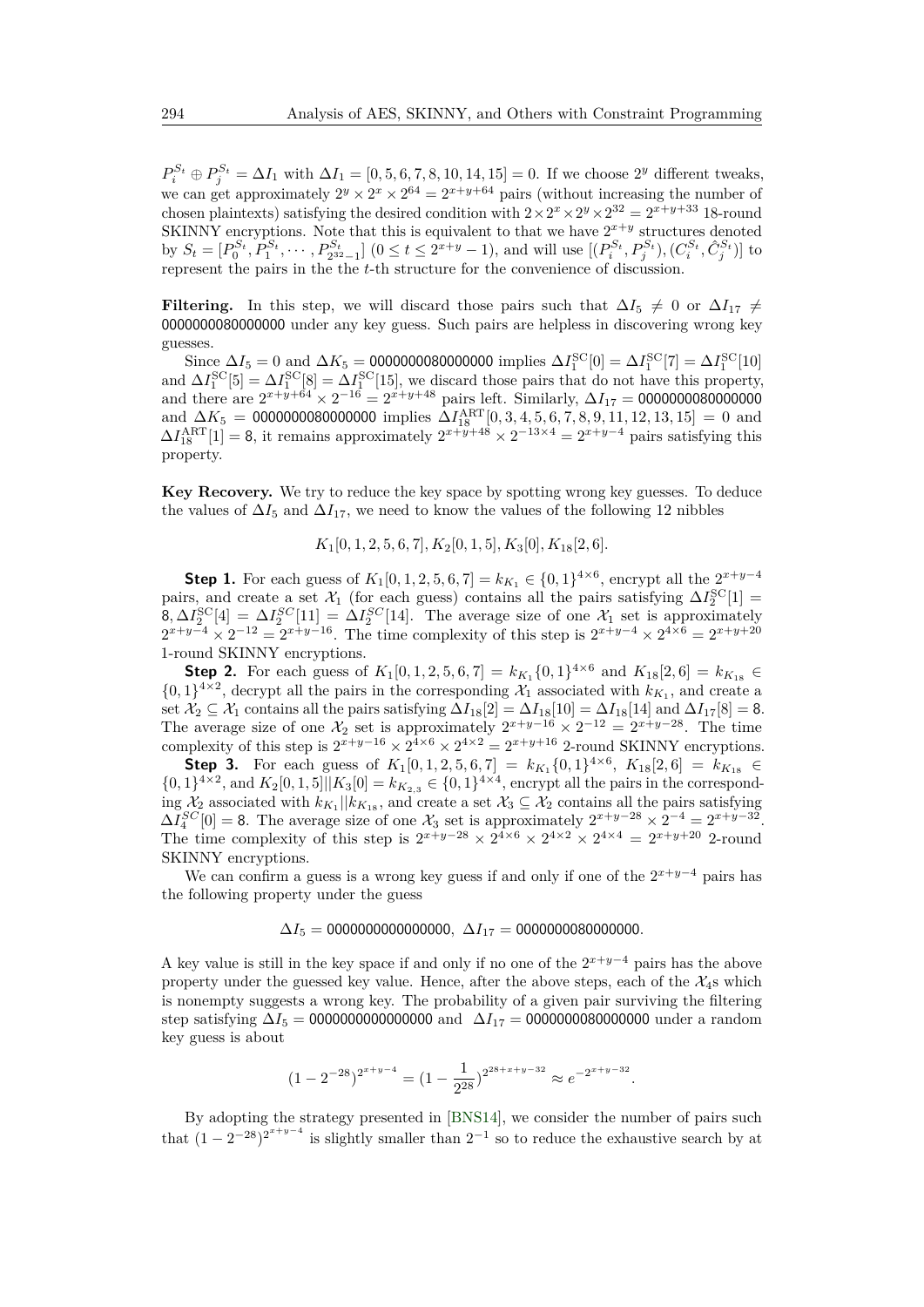<span id="page-14-0"></span>

Figure 3: A relate-tweakey impossible differential attack on 18-round SKINNY-64-128.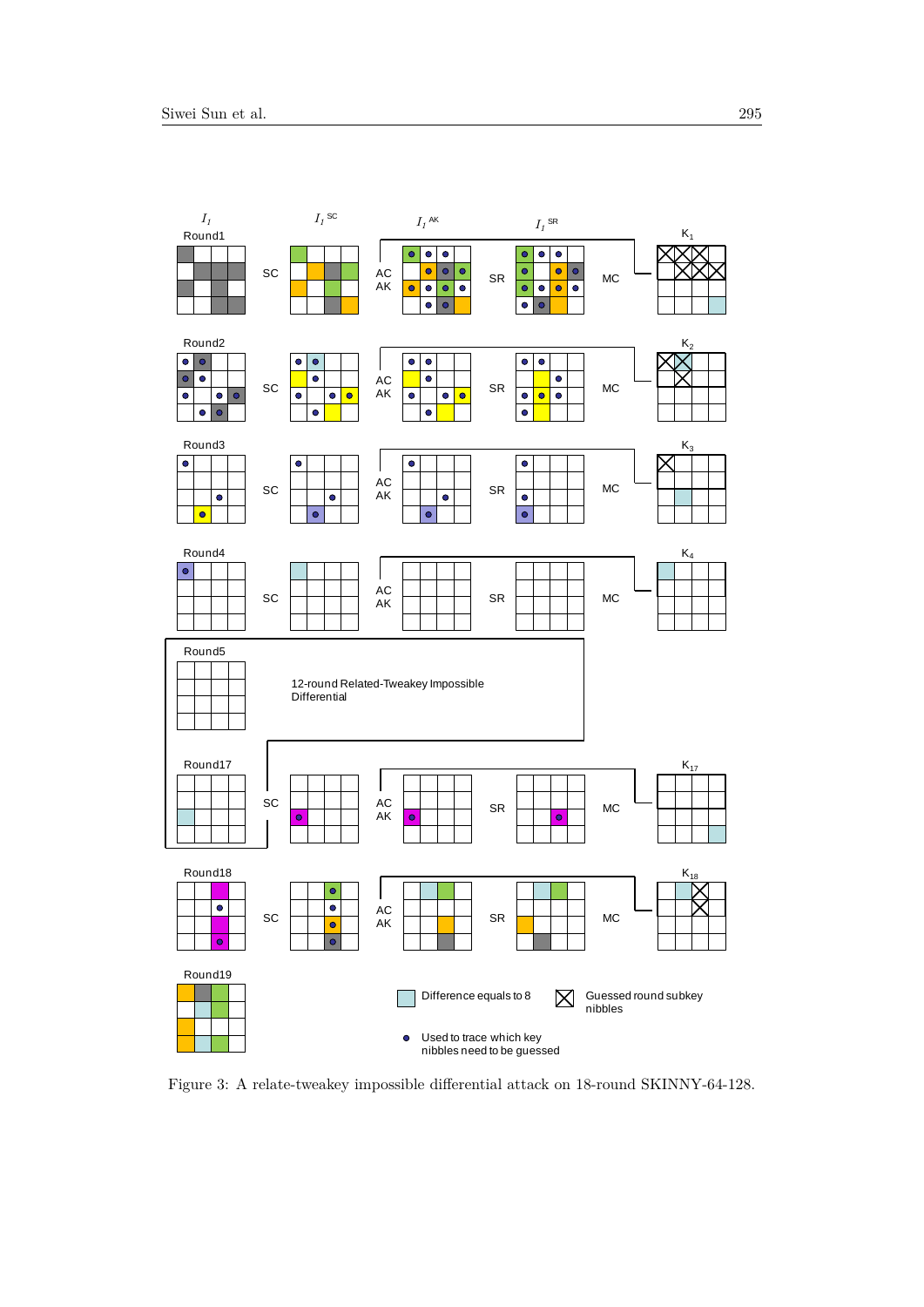least one bit. If we choose  $x = 31$ ,  $y = 2$ , the remaining 12-nibble subkey space is reduced to  $2^{4 \times 12} \times e^{-2} < 2^{4 \times 12 - 2} = 2^{46}$ .

**Complexity Analysis.** Since  $x = 31$  and  $y = 2$ , the number of chosen plaintexts is  $2^{31} \times 2^{32} = 2^{63}$ . The time complexity of the data collection step is  $2^{31+2+33} = 2^{66}$ . In step 1 through step 3, the time complexity is

$$
\frac{1}{18} \times (2^{x+y+20} + 2^{x+y+16} \times 2 + 2^{x+y+20} \times 2) \approx 2^{51}.
$$

If we chose to attack SKINNY-64-128 with 96-bit key and 32-bit tweak, from an information theoretical point of view, we reduce  $12 \times 4 = 48$ -bit key information to  $48 - 2 = 46$ bits. Therefore, we still need to do an exhaustive search with complexity  $2^{96-48}$  ×  $2^{46} = 2^{94}$ . In this attack, only one related-tweakey impossible differential is used. It is interesting to investigate how to improve the attack by exploiting multiple impossible differentials [\[BNS14\]](#page-17-12).

### <span id="page-15-0"></span>**6 Conclusion and Discussion**

In this work, we apply the constraint programming method to search for integral distinguishers, impossible differentials, zero-correlation linear approximations and differential, linear characteristics in both single-key and related-key models. By using some searching strategies properly, we show the CP approach is faster than other method in some cases. Moreover, the CP approach has some appealing advantages. Firstly, it is highly automatic. Secondly, modeling under the CP framework is more straightforward than other methods. We can directly input the allowed tuples for some variables without converting them to linear inequalities or boolean formulas. Hence, there is no difficulty to model the cryptographic properties of an  $8 \times 8$  S-box by using the CP approach. Therefore, we think the CP approach, together with the MILP, SMT, and SAT based techniques should become standard tools for symmetric-key crypanalysts. Also, we would like to propose some problems deserving further investigation:

- How to combine the technique of constraint programming and Matsui's algorithm to produce better method for finding the best differential/linear characteristics?
- Investigate how the ordering heuristic affects the resolution performance of the CP models derived form the problems of symmetric-key cryptanalysis.
- Solve the CP models derived from the problems of symmetric-key cryptanalysis by using other CP solvers rather than Choco to compare the performance.

### **Acknowledgements**

The authors would like to thank the anonymous reviewers for their helpful comments and suggestions. The figure of AES in the paper is produced by TkiZ [\[Jea16\]](#page-18-11). The work of this paper was supported by the National Key Basic Research Program of China (2013CB834203), the National Natural Science Foundation of China (61402469), and the State Key Laboratory of Information Security. The work of Siwei Sun is supported by the Youth Innovation Promotion Association of Chinese Academy of Sciences, and the Institute of Information Engineering (Qing-Nian-Zhi-Xing project). This research was conducted with the support of the FEDER program of 2014-2020, the region council of Auvergne, and the Digital Trust Chair of the University of Auvergne.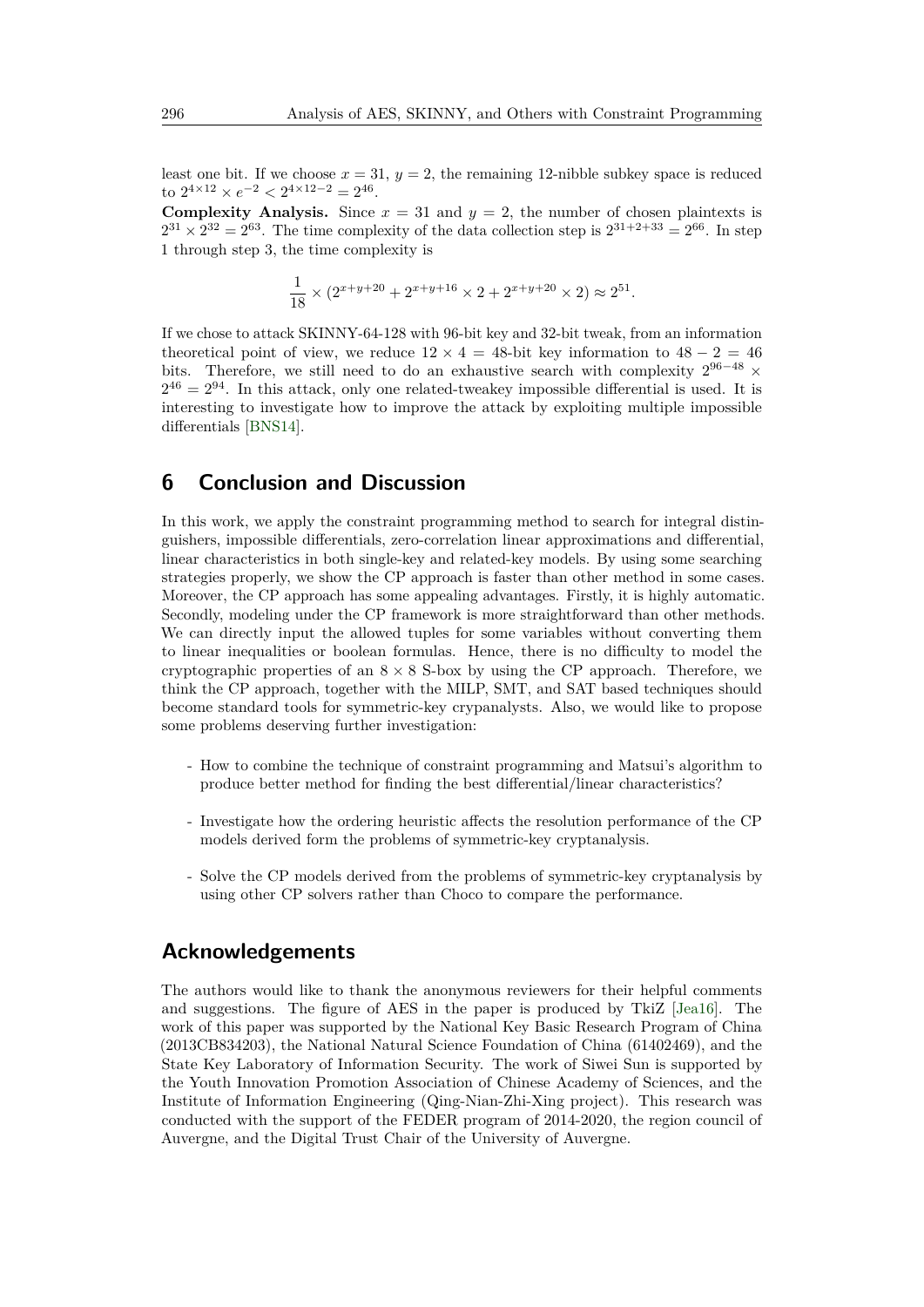### **References**

- <span id="page-16-9"></span>[ABC<sup>+</sup>16] Ralph Ankele, Subhadeep Banik, Avik Chakraborti, Eik List, Florian Mendel, Siang Meng Sim, and Gaoli Wang. Related-key impossible-differential attack on reduced-round skinny. Cryptology ePrint Archive, Report 2016/1127, 2016. [http:](http://eprint.iacr.org/2016/1127) [//eprint.iacr.org/2016/1127](http://eprint.iacr.org/2016/1127).
- <span id="page-16-3"></span>[AC11] Martin Albrecht and Carlos Cid. Cold boot key recovery by solving polynomial systems with noise. In *Applied Cryptography and Network Security – ACNS 2011*, pages 57–72. Springer, 2011.
- <span id="page-16-2"></span>[AJN14] Jean-Philippe Aumasson, Philipp Jovanovic, and Samuel Neves. Analysis of NORX: investigating differential and rotational properties. In *Progress in Cryptology - LATINCRYPT 2014 - Third International Conference on Cryptology and Information Security in Latin America, Florianópolis, Brazil, September 17-19, 2014, Revised Selected Papers*, pages 306–324, 2014.
- <span id="page-16-0"></span>[ANE15] Bannier Arnaud, Bodin Nicolas, and Filiol Eric. Automatic Search for a Maximum Probability Differential Characteristic in a Substitution-Permutation Network. In *System Sciences (HICSS), 2015 48th Hawaii International Conference on*, pages 5165–5174. IEEE, 2015.
- <span id="page-16-4"></span>[BBI<sup>+</sup>15] Subhadeep Banik, Andrey Bogdanov, Takanori Isobe, Kyoji Shibutani, Harunaga Hiwatari, Toru Akishita, and Francesco Regazzoni. Midori: A block cipher for low energy. In *Advances in Cryptology - ASIACRYPT 2015 - 21st International Conference on the Theory and Application of Cryptology and Information Security, Auckland, New Zealand, November 29 - December 3, 2015, Proceedings, Part II*, pages 411–436, 2015.
- <span id="page-16-7"></span>[BBS99] Eli Biham, Alex Biryukov, and Adi Shamir. Cryptanalysis of skipjack reduced to 31 rounds using impossible differentials. In *Advances in Cryptology - EUROCRYPT '99, International Conference on the Theory and Application of Cryptographic Techniques, Prague, Czech Republic, May 2-6, 1999, Proceeding*, pages 12–23, 1999.
- <span id="page-16-6"></span>[BC16] Christina Boura and Anne Canteaut. Another view of the division property. In *Advances in Cryptology - CRYPTO 2016 - 36th Annual International Cryptology Conference, Santa Barbara, CA, USA, August 14-18, 2016, Proceedings, Part I*, pages 654–682, 2016.
- <span id="page-16-1"></span>[BDF11] Charles Bouillaguet, Patrick Derbez, and Pierre-Alain Fouque. Automatic search of attacks on round-reduced AES and applications. In *CRYPTO 2011*, pages 169–187. Springer, 2011.
- <span id="page-16-5"></span>[BHLS04] Frédéric Boussemart, Fred Hemery, Christophe Lecoutre, and Lakhdar Sais. Boosting systematic search by weighting constraints. In *Proceedings of the 16th Eureopean Conference on Artificial Intelligence, ECAI'2004, including Prestigious Applicants of Intelligent Systems, PAIS 2004, Valencia, Spain, August 22-27, 2004*, pages 146–150, 2004.
- <span id="page-16-8"></span>[BJK<sup>+</sup>16] Christof Beierle, Jérémy Jean, Stefan Kölbl, Gregor Leander, Amir Moradi, Thomas Peyrin, Yu Sasaki, Pascal Sasdrich, and Siang Meng Sim. The SKINNY family of block ciphers and its low-latency variant MANTIS. In *Advances in Cryptology - CRYPTO 2016 - 36th Annual International Cryptology Conference, Santa Barbara, CA, USA, August 14-18, 2016, Proceedings, Part II*, pages 123–153, 2016.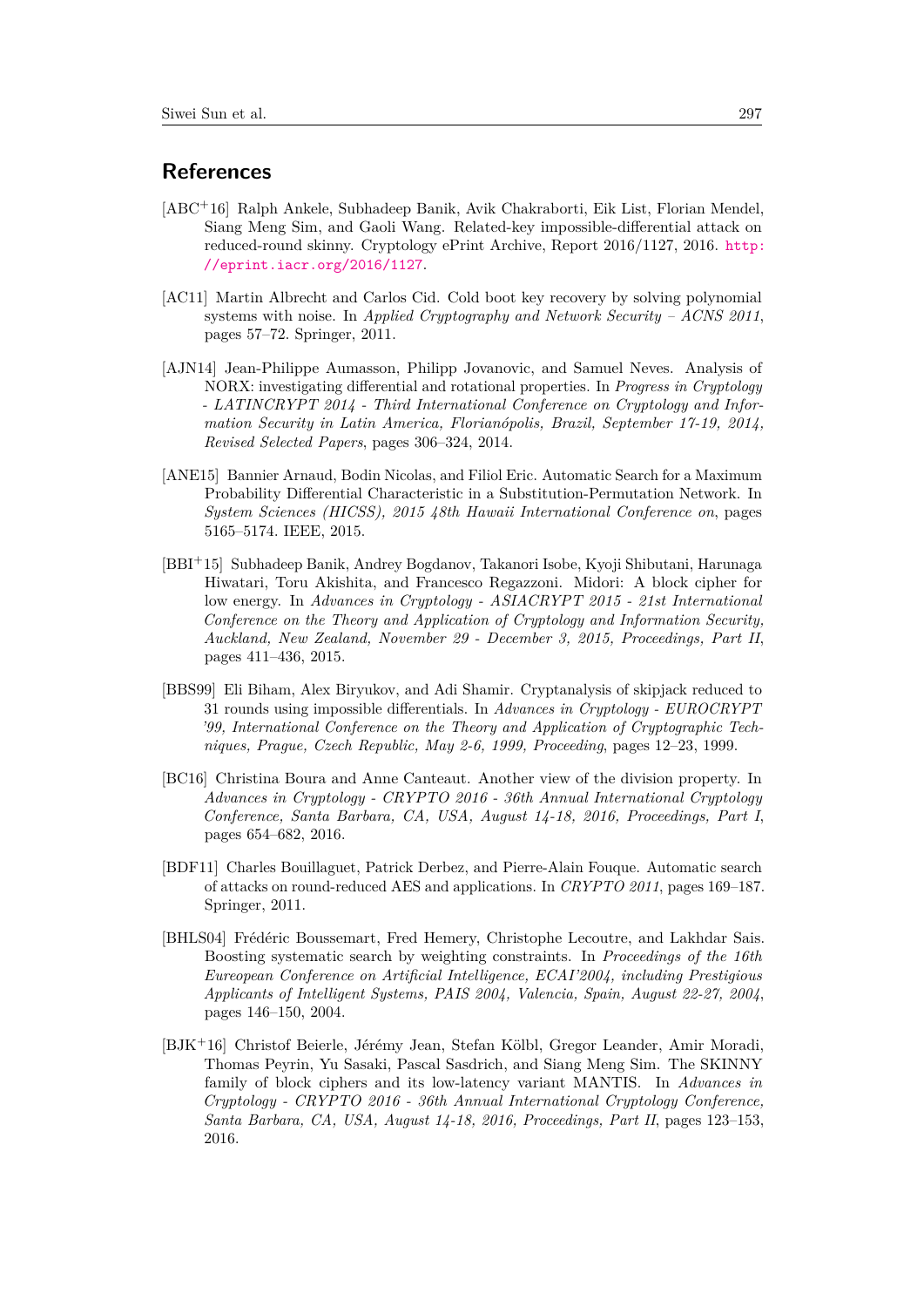- <span id="page-17-8"></span>[BKN09] Alex Biryukov, Dmitry Khovratovich, and Ivica Nikolic. Distinguisher and related-key attack on the full AES-256. In *Advances in Cryptology - CRYPTO 2009, 29th Annual International Cryptology Conference, Santa Barbara, CA, USA, August 16-20, 2009. Proceedings*, pages 231–249, 2009.
- <span id="page-17-6"></span>[BN10] Alex Biryukov and Ivica Nikolić. Automatic search for related-key differential characteristics in byte-oriented block ciphers: Application to AES, Camellia, Khazad and others. In *Advances in Cryptology–EUROCRYPT 2010*, pages 322–344. Springer, 2010.
- <span id="page-17-2"></span>[BN11] Alex Biryukov and Ivica Nikolić. Search for related-key differential characteristics in DES-like ciphers. In *Fast Software Encryption – FSE 2011*, pages 18–34. Springer, 2011.
- <span id="page-17-12"></span>[BNS14] Christina Boura, María Naya-Plasencia, and Valentin Suder. Scrutinizing and Improving Impossible Differential Attacks: Applications to CLEFIA, Camellia, LBlock and Simon. In *Advances in Cryptology - ASIACRYPT 2014 - 20th International Conference on the Theory and Application of Cryptology and Information Security, Kaoshiung, Taiwan, R.O.C., December 7-11, 2014. Proceedings, Part I*, pages 179–199, 2014.
- <span id="page-17-10"></span>[BR14] Andrey Bogdanov and Vincent Rijmen. Linear hulls with correlation zero and linear cryptanalysis of block ciphers. *Des. Codes Cryptography*, 70(3):369–383, 2014.
- <span id="page-17-0"></span>[BS91] Eli Biham and Adi Shamir. Differential cryptanalysis of DES-like cryptosystems. *Journal of Cryptology*, 4(1):3–72, 1991.
- <span id="page-17-1"></span>[BV14] Alex Biryukov and Vesselin Velichkov. Automatic search for differential trails in ARX ciphers. In *Topics in Cryptology–CT-RSA 2014*, pages 227–250. Springer, 2014.
- <span id="page-17-7"></span>[BVC16] Alex Biryukov, Vesselin Velichkov, and Yann Le Corre. Automatic Search for the Best Trails in ARX: Application to Block Cipher SPECK. In *Fast Software Encryption – FSE 2016*. Springer, 2016.
- <span id="page-17-11"></span>[C14] Céline Blondeau and Kaisa Nyberg. Links between truncated differential and multidimensional linear properties of block ciphers and underlying attack complexities. In *Advances in Cryptology–EUROCRYPT 2014*, pages 165–182. Springer, 2014.
- <span id="page-17-5"></span>[CB07] Nicolas Courtois and Gregory V. Bard. Algebraic cryptanalysis of the data encryption standard. In Steven D. Galbraith, editor, *Cryptography and Coding, 11th IMA International Conference, Cirencester, UK, December 18-20, 2007, Proceedings*, volume 4887 of *Lecture Notes in Computer Science*, pages 152–169. Springer, 2007.
- <span id="page-17-9"></span>[CJF<sup>+</sup>16] Tingting Cui, Keting Jia, Kai Fu, Shiyao Chen, and Meiqin Wang. New automatic search tool for impossible differentials and zero-correlation linear approximations. Cryptology ePrint Archive, Report 2016/811, 2016. [http://eprint.iacr.](http://eprint.iacr.org/2016/689) [org/2016/689](http://eprint.iacr.org/2016/689).
- <span id="page-17-4"></span>[DDS14] Itai Dinur, Orr Dunkelman, and Adi Shamir. Improved practical attacks on round-reduced keccak. *J. Cryptology*, 27(2):183–209, 2014.
- <span id="page-17-3"></span>[DEM15] Christoph Dobraunig, Maria Eichlseder, and Florian Mendel. Heuristic tool for linear cryptanalysis with applications to CAESAR candidates. In *Advances in Cryptology - ASIACRYPT 2015 - 21st International Conference on the Theory and Application of Cryptology and Information Security, Auckland, New Zealand, November 29 - December 3, 2015, Proceedings, Part II*, pages 490–509, 2015.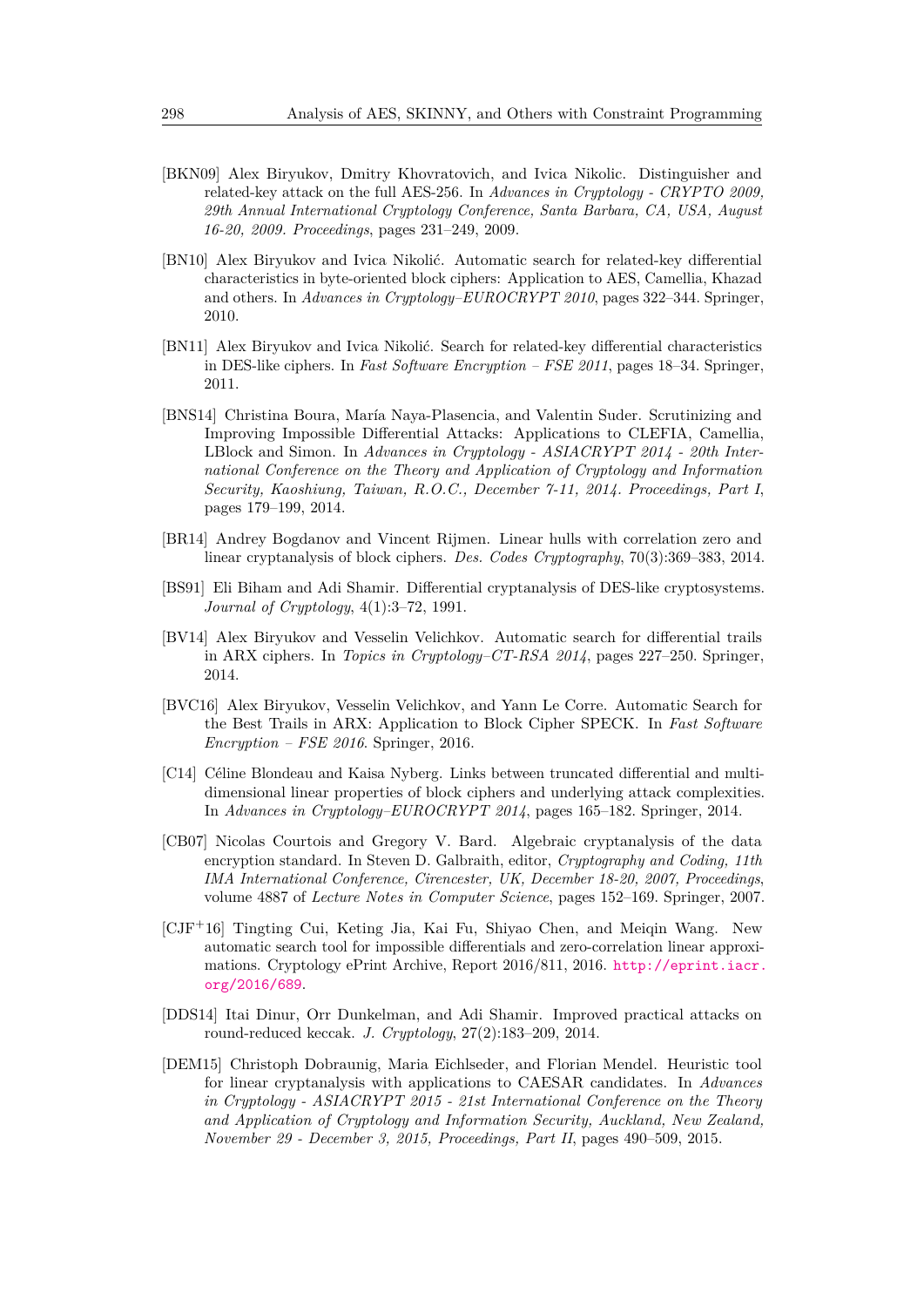- <span id="page-18-1"></span>[DF16] Patrick Derbez and Pierre-Alain Fouque. Automatic Search of Meet-in-the-Middle and Impossible Differential Attacks. In *Advances in Cryptology - CRYPTO 2016 - 36th Annual International Cryptology Conference, Santa Barbara, CA, USA, August 14-18, 2016, Proceedings, Part II*, pages 157–184, 2016.
- <span id="page-18-6"></span>[DR02] Joan Daemen and Vincent Rijmen. *The Design of Rijndael: AES - The Advanced Encryption Standard*. Information Security and Cryptography. Springer, 2002.
- <span id="page-18-0"></span>[FJP13] Pierre-Alain Fouque, Jérémy Jean, and Thomas Peyrin. Structural Evaluation of AES and Chosen-Key Distinguisher of 9-Round AES-128. In *Advances in Cryptology– CRYPTO 2013*, pages 183–203. Springer, 2013.
- <span id="page-18-2"></span>[FWG<sup>+</sup>16] Kai Fu, Meiqin Wang, Yinghua Guo, Siwei Sun, and Lei Hu. MILP-Based Automatic Search Algorithms for Differential and Linear Trails for Speck. In *Fast Software Encryption - 23rd International Conference, FSE 2016, Bochum, Germany, March 20-23, 2016, Revised Selected Papers*, pages 268–288, 2016.
- <span id="page-18-4"></span>[GL16] David Gérault and Pascal Lafourcade. Related-key cryptanalysis of midori. In *Progress in Cryptology - INDOCRYPT 2016 - 17th International Conference on Cryptology in India, Kolkata, India, December 11-14, 2016, Proceedings*, pages 287–304, 2016.
- <span id="page-18-3"></span>[GMS16] David Gerault, Marine Minier, and Christine Solnon. Constraint programming models for chosen key differential cryptanalysis. In *Principles and Practice of Constraint Programming - 22nd International Conference, CP 2016, Toulouse, France, September 5-9, 2016, Proceedings*, pages 584–601, 2016.
- <span id="page-18-5"></span>[GPPR11] Jian Guo, Thomas Peyrin, Axel Poschmann, and Matthew J. B. Robshaw. The LED block cipher. In *Cryptographic Hardware and Embedded Systems - CHES 2011 - 13th International Workshop, Nara, Japan, September 28 - October 1, 2011. Proceedings*, pages 326–341, 2011.
- <span id="page-18-9"></span>[GSC97] Carla P. Gomes, Bart Selman, and Nuno Crato. Heavy-tailed distributions in combinatorial search. In *Principles and Practice of Constraint Programming - CP97, Third International Conference, Linz, Austria, October 29 - November 1, 1997, Proceedings*, pages 121–135, 1997.
- <span id="page-18-7"></span>[Gur13] Gurobi Optimization. Gurobi optimizer reference manual. 2013. [http://www.](http://www.gurobi.com) [gurobi.com](http://www.gurobi.com).
- <span id="page-18-8"></span>[HSH<sup>+</sup>06] Deukjo Hong, Jaechul Sung, Seokhie Hong, Jongin Lim, Sangjin Lee, Bonseok Koo, Changhoon Lee, Donghoon Chang, Jesang Lee, Kitae Jeong, Hyun Kim, Jongsung Kim, and Seongtaek Chee. HIGHT: A new block cipher suitable for lowresource device. In *Cryptographic Hardware and Embedded Systems - CHES 2006, 8th International Workshop, Yokohama, Japan, October 10-13, 2006, Proceedings*, pages 46–59, 2006.
- <span id="page-18-11"></span>[Jea16] Jérémy Jean. TikZ for Cryptographers. <http://www.iacr.org/authors/tikz/>, 2016.
- <span id="page-18-10"></span>[JNP14] Jérémy Jean, Ivica Nikolic, and Thomas Peyrin. Tweaks and keys for block ciphers: The TWEAKEY framework. In *Advances in Cryptology - ASIACRYPT 2014 - 20th International Conference on the Theory and Application of Cryptology and Information Security, Kaoshiung, Taiwan, R.O.C., December 7-11, 2014, Proceedings, Part II*, pages 274–288, 2014.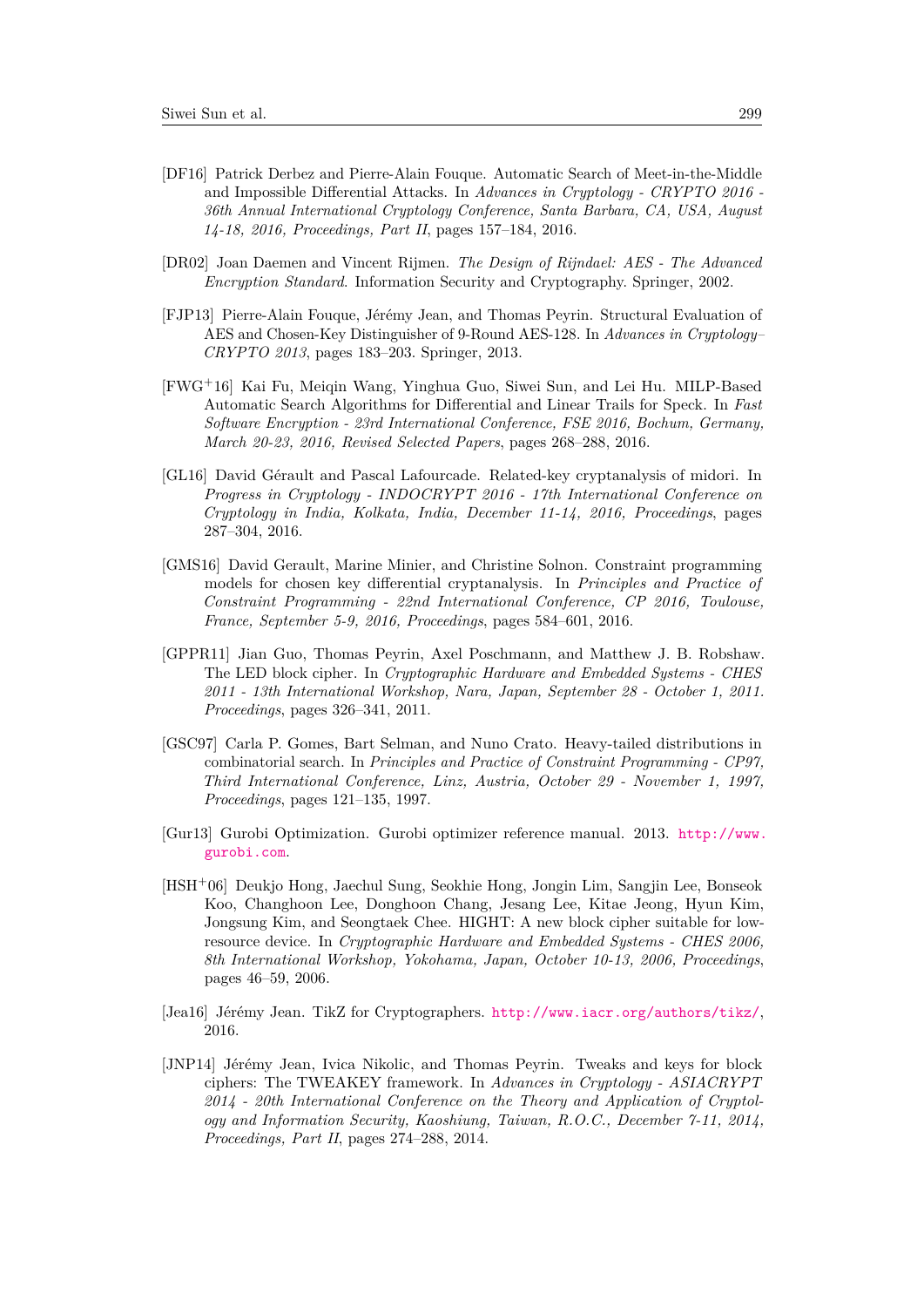- <span id="page-19-10"></span>[KHL10] Jongsung Kim, Seokhie Hong, and Jongin Lim. Impossible differential cryptanalysis using matrix method. *Discrete Mathematics*, 310(5):988–1002, 2010.
- <span id="page-19-5"></span>[KLT15] Stefan Kölbl, Gregor Leander, and Tyge Tiessen. Observations on the SIMON block cipher family. In *Advances in Cryptology - CRYPTO 2015 - 35th Annual Cryptology Conference, Santa Barbara, CA, USA, August 16-20, 2015, Proceedings, Part I*, pages 161–185, 2015.
- <span id="page-19-3"></span>[KY10] Abdel Alim Kamal and Amr M. Youssef. Applications of SAT Solvers to AES Key Recovery from Decayed Key Schedule Images. In *Fourth International Conference on Emerging Security Information Systems and Technologies, SECURWARE 2010, Venice, Italy, July 18-25, 2010*, pages 216–220, 2010.
- <span id="page-19-2"></span>[Leu13] Gaëtan Leurent. Construction of differential characteristics in ARX designs application to SKEIN. In *Advances in Cryptology–CRYPTO 2013*, pages 241–258. Springer, 2013.
- <span id="page-19-12"></span>[LGS16] Guozhen Liu, Mohona Ghosh, and Ling Song. Security analysis of skinny under related-tweakey settings. Cryptology ePrint Archive, Report 2016/1108, 2016. <http://eprint.iacr.org/2016/1108>.
- <span id="page-19-11"></span>[LLWG14] Yiyuan Luo, Xuejia Lai, Zhongming Wu, and Guang Gong. A unified method for finding impossible differentials of block cipher structures. *Information Sciences*, 263:211–220, 2014.
- <span id="page-19-13"></span>[LSTV09] Christophe Lecoutre, Lakhdar Sais, Sébastien Tabary, and Vincent Vidal. Reasoning from last conflict(s) in constraint programming. *Artif. Intell.*, 173(18):1592– 1614, 2009.
- <span id="page-19-0"></span>[Mat94] Mitsuru Matsui. Linear cryptanalysis method for DES cipher. In *Advances in Cryptology–EUROCRYPT 1993*, pages 386–397. Springer, 1994.
- <span id="page-19-1"></span>[Mat95] Mitsuru Matsui. On correlation between the order of S-boxes and the strength of DES. In *Advances in Cryptology–EUROCRYPT 1994*, pages 366–375. Springer, 1995.
- <span id="page-19-4"></span>[MP13] Nicky Mouha and Bart Preneel. Towards finding optimal differential characteristics for ARX: Application to Salsa20. IACR Cryptology ePrint Archive, Report 2013/328, 2013. <http://eprint.iacr.org/2013/328>.
- <span id="page-19-6"></span>[MWGP12] Nicky Mouha, Qingju Wang, Dawu Gu, and Bart Preneel. Differential and linear cryptanalysis using mixed-integer linear programming. In *Information Security and Cryptology –ISC 2012*, pages 57–76. Springer, 2012.
- <span id="page-19-7"></span>[NSB<sup>+</sup>07] Nicholas Nethercote, Peter J. Stuckey, Ralph Becket, Sebastian Brand, Gregory J. Duck, and Guido Tack. Minizinc: Towards a standard CP modelling language. In *Principles and Practice of Constraint Programming - CP 2007, 13th International Conference, CP 2007, Providence, RI, USA, September 23-27, 2007, Proceedings*, pages 529–543, 2007.
- <span id="page-19-9"></span>[Pey] Thomas Peyrin. Presentation at ASK 2016: The Skinny Family of Tweakable Block Ciphers. [http://www.nuee.nagoya-u.ac.jp/labs/tiwata/ask2016/](http://www.nuee.nagoya-u.ac.jp/labs/tiwata/ask2016/slides/ask2016_10_Thomas.pdf) [slides/ask2016\\_10\\_Thomas.pdf](http://www.nuee.nagoya-u.ac.jp/labs/tiwata/ask2016/slides/ask2016_10_Thomas.pdf).
- <span id="page-19-8"></span>[PFL14] Charles Prud'homme, Jean-Guillaume Fages, and Xavier Lorca. *Choco Solver Documentation*. TASC, INRIA Rennes, LINA CNRS UMR 6241, COSLING S.A.S., 2014. <http://www.choco-solver.org>.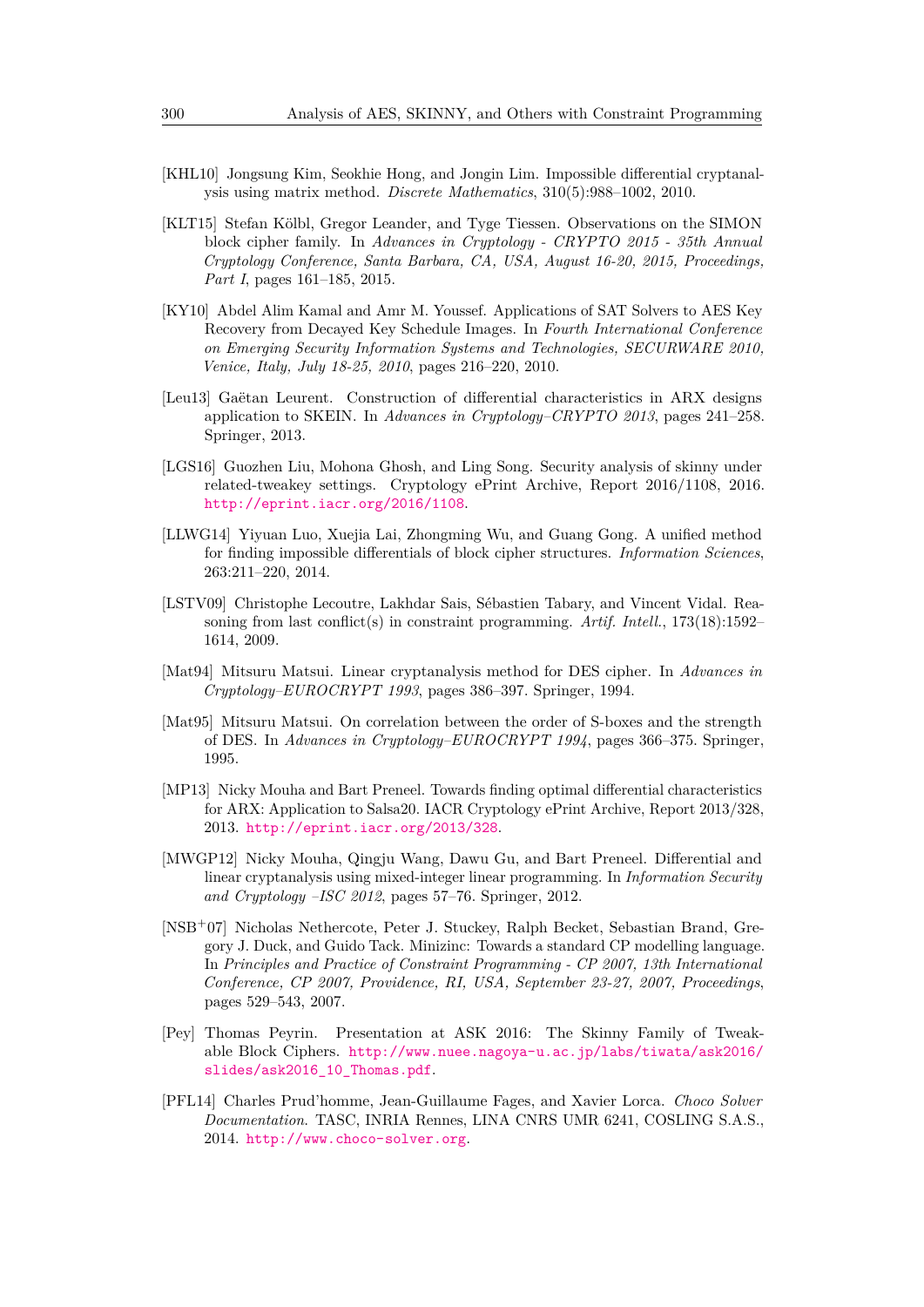- <span id="page-20-2"></span>[QCW16] Lingyue Qin, Huaifeng Chen, and Xiaoyun Wang. Linear hull attack on roundreduced simeck with dynamic key-guessing techniques. In *Information Security and Privacy - 21st Australasian Conference, ACISP 2016, Melbourne, VIC, Australia, July 4-6, 2016, Proceedings, Part II*, pages 409–424, 2016.
- <span id="page-20-1"></span>[RS09] Mathieu Renauld and François-Xavier Standaert. Algebraic side-channel attacks. In *Information Security and Cryptology - 5th International Conference, Inscrypt 2009, Beijing, China, December 12-15, 2009. Revised Selected Papers*, pages 393–410, 2009.
- <span id="page-20-4"></span>[SHW<sup>+</sup>14] Siwei Sun, Lei Hu, Peng Wang, Kexin Qiao, Xiaoshuang Ma, and Ling Song. Automatic security evaluation and (related-key) differential characteristic search: Application to simon, present, lblock, DES(L) and other bit-oriented block ciphers. In *Advances in Cryptology - ASIACRYPT 2014 - 20th International Conference on the Theory and Application of Cryptology and Information Security, Kaoshiung, Taiwan, R.O.C., December 7-11, 2014. Proceedings, Part I*, pages 158–178, 2014.
- <span id="page-20-3"></span>[SHY16] Ling Song, Zhangjie Huang, and Qianqian Yang. Automatic differential analysis of ARX block ciphers with application to SPECK and LEA. In *Information Security and Privacy - 21st Australasian Conference, ACISP 2016, Melbourne, VIC, Australia, July 4-6, 2016, Proceedings, Part II*, pages 379–394, 2016.
- <span id="page-20-11"></span>[SMB16] Sadegh Sadeghi, Tahere Mohammadi, and Nasour Bagheri. Cryptanalysis of reduced round skinny block cipher. Cryptology ePrint Archive, Report 2016/1120, 2016. <http://eprint.iacr.org/2016/1120>.
- <span id="page-20-10"></span>[ST17] Yu Sasaki and Yosuke Todo. New Impossible Differential Search Tool from Design and Cryptanalysis Aspects. In *Advances in Cryptology - EUROCRYPT 2017*, 2017.
- <span id="page-20-0"></span>[SW16] Ling Sun and Meiqin Wang. Towards a Further Understanding of Bit-Based Division Propert. Cryptology ePrint Archive, Report 2016/392, 2016. [http://](http://eprint.iacr.org/2016/392) [eprint.iacr.org/2016/392](http://eprint.iacr.org/2016/392).
- <span id="page-20-9"></span>[SWW16] Ling Sun, Wei Wang, and Meiqin Wang. MILP-Aided Bit-Based Division Property for Primitives with Non-Bit-Permutation Linear Layers. Cryptology ePrint Archive, Report 2016/811, 2016. <http://eprint.iacr.org/2016/811>.
- <span id="page-20-12"></span>[TAY16] Mohamed Tolba, Ahmed Abdelkhalek, and Amr M. Youssef. Impossible differential cryptanalysis of reduced-round skinny. Cryptology ePrint Archive, Report 2016/1115, 2016. <http://eprint.iacr.org/2016/1115>.
- <span id="page-20-8"></span>[TM16] Yosuke Todo and Masakatu Morii. Bit-based division property and application to simon family. In *Fast Software Encryption - 23rd International Conference, FSE 2016, Bochum, Germany, March 20-23, 2016, Revised Selected Papers*, pages 357–377, 2016.
- <span id="page-20-5"></span>[Tob04] Tobias Achterberg. *SCIP-a framework to integrate constraint and mixed integer programming*. Konrad-Zuse-Zentrum für Informationstechnik Berlin, 2004.
- <span id="page-20-7"></span>[Tod15a] Yosuke Todo. Integral cryptanalysis on full MISTY1. In *Advances in Cryptology - CRYPTO 2015 - 35th Annual Cryptology Conference, Santa Barbara, CA, USA, August 16-20, 2015, Proceedings, Part I*, pages 413–432, 2015.
- <span id="page-20-6"></span>[Tod15b] Yosuke Todo. Structural evaluation by generalized integral property. In *Advances in Cryptology - EUROCRYPT 2015 - 34th Annual International Conference on the Theory and Applications of Cryptographic Techniques, Sofia, Bulgaria, April 26-30, 2015, Proceedings, Part I*, pages 287–314, 2015.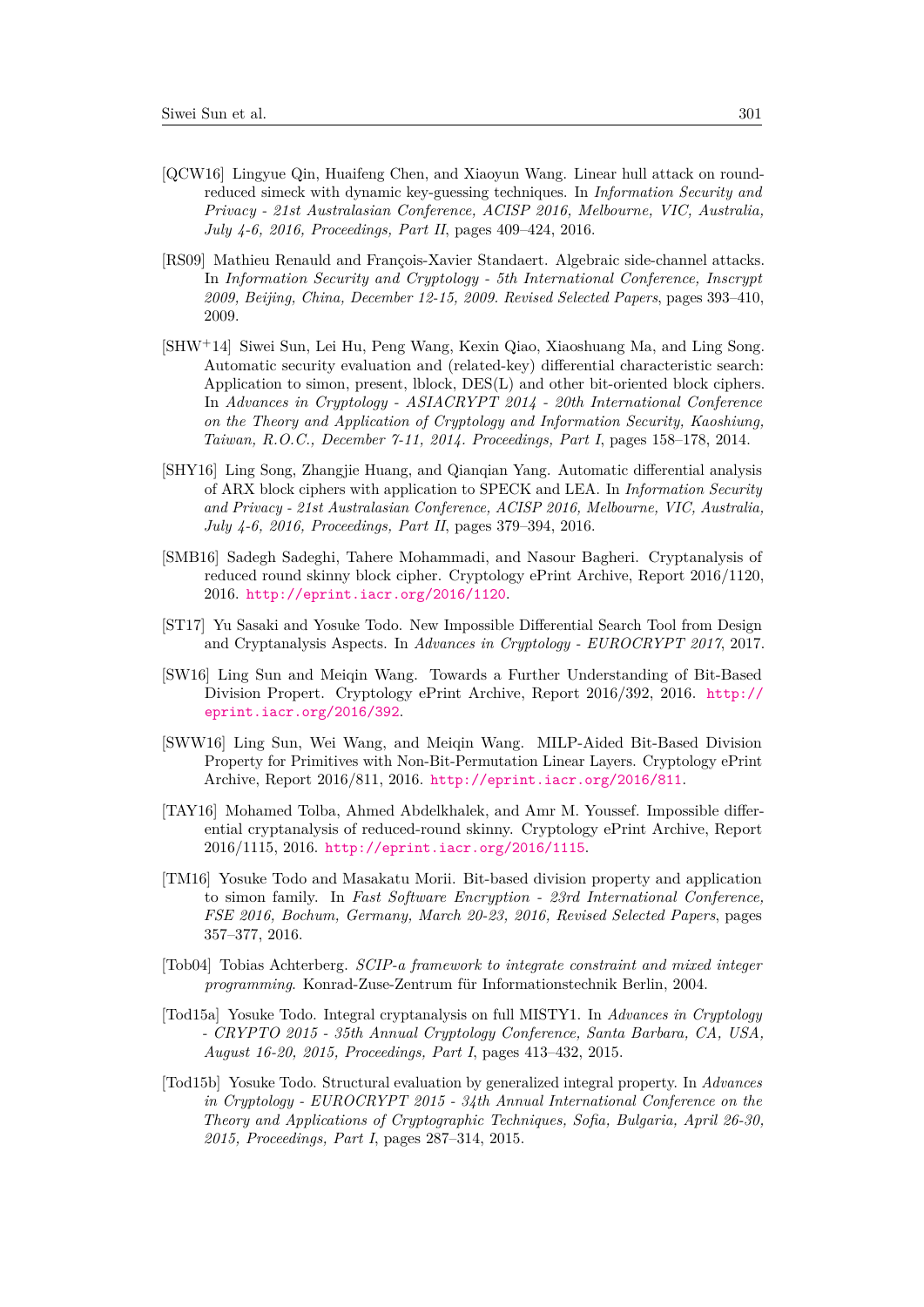- <span id="page-21-1"></span>[WW11] Shengbao Wu and Mingsheng Wang. Security evaluation against differential cryptanalysis for block cipher structures. IACR Cryptology ePrint Archive, Report 2011/551, 2011. <https://eprint.iacr.org/2011/551>.
- <span id="page-21-4"></span>[WW12] Shengbao Wu and Mingsheng Wang. Automatic search of truncated impossible differentials for word-oriented block ciphers. In *Progress in Cryptology-INDOCRYPT 2012*, pages 283–302. Springer, 2012.
- <span id="page-21-2"></span>[XZBL16] Zejun Xiang, Wentao Zhang, Zhenzhen Bao, and Dongdai Lin. Applying MILP method to searching integral distinguishers based on division property for 6 lightweight block ciphers. In *Advances in Cryptology - ASIACRYPT 2016 - 22nd International Conference on the Theory and Application of Cryptology and Information Security, Hanoi, Vietnam, December 4-8, 2016, Proceedings, Part I*, pages 648–678, 2016.
- <span id="page-21-0"></span>[YZW15] Yuan Yao, Bin Zhang, and Wenling Wu. Automatic search for linear trails of the SPECK family. In *Information Security - 18th International Conference, ISC 2015, Trondheim, Norway, September 9-11, 2015, Proceedings*, pages 158–176, 2015.
- <span id="page-21-3"></span>[ZKF15] Neng-Fa Zhou, Håkan Kjellerstrand, and Jonathan Fruhman. *Constraint Solving and Planning with Picat*. Springer Briefs in Intelligent Systems. Springer, 2015.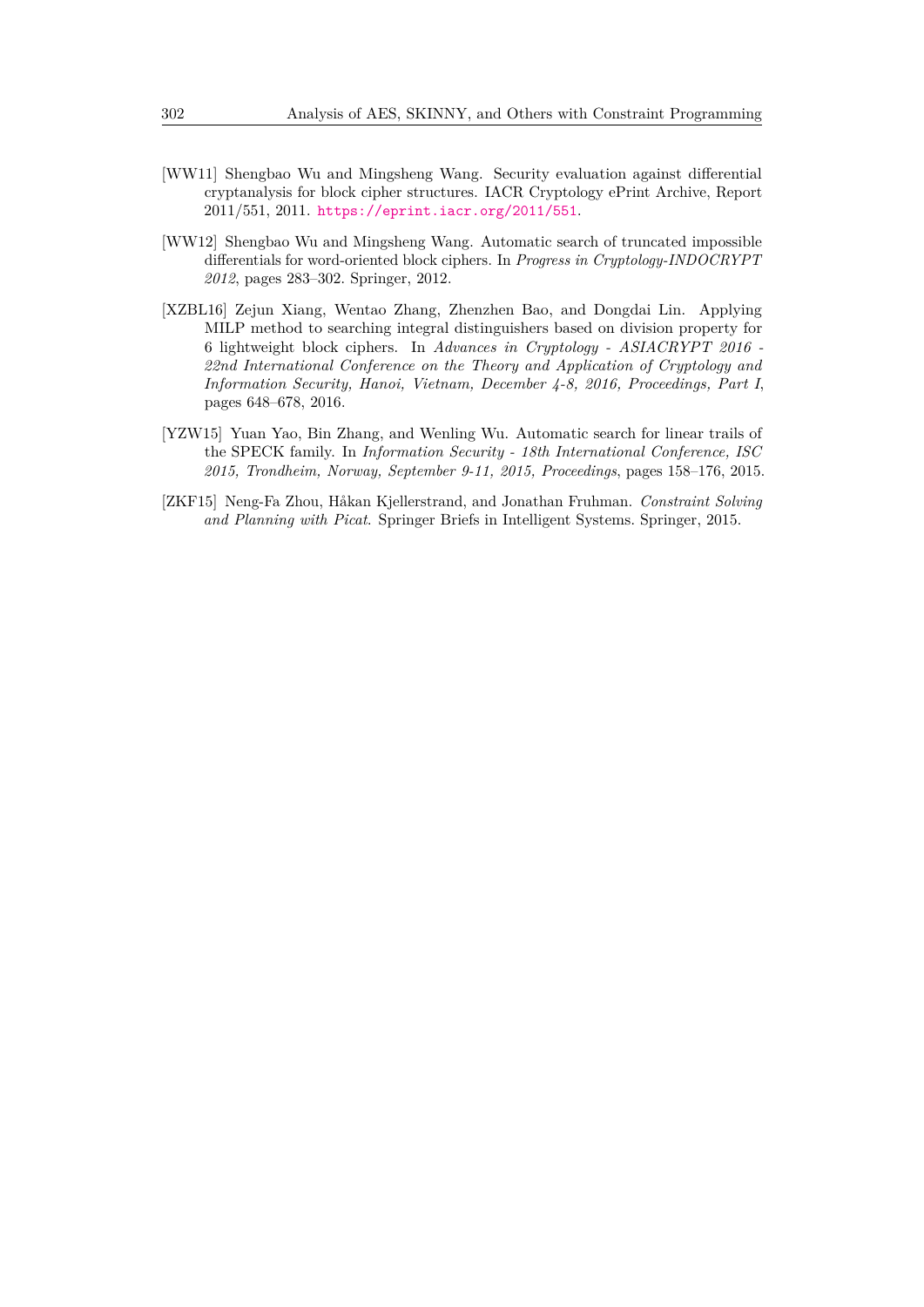# <span id="page-22-0"></span>**A The Choco CP Solver**

Choco is an open source Java framework dedicated to constraint programming, which is among the fastest CP solvers on the market, and has been awarded two silver medals and three bronze medals at the MiniZinc challenge in 2013 and 2014 [\[PFL14\]](#page-19-8). In this section, we give a brief introduction of the relevant parts of Choco<sup> $4$ </sup> by a simple example, and we refer the reader to the Choco documentation [\[PFL14\]](#page-19-8) for more technical information.

Let  $(X, \mathcal{C})$  be a CP model with  $\mathcal{X} = \{x_0, x_1, x_2\}$  and  $\mathcal{C} = \{c_0\}$ , where  $\text{dom}(x_0)$  $dom(x_1) = dom(x_2) = \{0, 1\}$ , vars $(c_0) = \{x_0, x_2\}$  and  $c_0$  dictates that

$$
(x_0, x_2) \in \{(1, 1), (0, 0), (0, 1)\} \subseteq \text{dom}(x_0) \times \text{dom}(x_2) = \{0, 1\}^2
$$

The following code snippet gives all solutions of the CP model. The solver object returned by calling new Solver() in line 4 is a central object of the Choco framework and must be created first. In line 7 we create an array of three 0-1 variables  $\mathbf{x}[0], \mathbf{x}[1]$  and  $x[2]$ . In line 10 to 17, we impose the constraint such that  $(x[0], x[2])$  can only take values from (1, 1), (0, 0), (0, 1).

```
1 public class ToyExample {
2 public static void main(String[] args) {
3 // Create a Solver
 4 Solver solver = new Solver();
5
 6 // Create variables through the variable factory
 7 IntVar[] x = VF.enumeratedArray("x", 3, new int[]{0, 1}, solver);
 8
9 // Prepare the tuples representing the constraint
10 Tuples tuples = new Tuples(true);
11 tuples.add(1, 1);
12 tuples.add(0, 0);
13 tuples.add(0, 1);
14
15 // Select variables and impose the constraint
16 IntVar[] vs = new IntVar[]\{x[0], x[2]\};17 solver.post(ICF.table(vs, tuples, "AC2001"));
18
19 // Specify a search heuristic
20 solver.set(ISF.domOverWDeg(vars, System.currentTimeMillis()));
21 solver.set(ISF.lastConflict(solver, solver.getStrategy()));
22
23 // solve the model
24 if (solver.findSolution()){
25 do{
26 System.out.println(solver.toString());
27 }while(solver.nextSolution());<br>28 }
\begin{matrix}\n 28 \\
 29\n \end{matrix}\n \quad\n \begin{matrix}\n \end{matrix}29 }
30 }
```
The third parameter ("AC2001") of ICF.table() is used to specify an extensional constraint enforcing, most of the time, arc-consistency, and there are many other choices of this parameter [\[PFL14\]](#page-19-8).

The so-called *domain over weighted degree* heuristic is specified in line 20. The parameter System.currentTimeMillis() of ISF.domOverWDeg() is used to seed the heuristic. ISF.lastConflict(solver, solver.getStrategy()) is a composite dynamic branching heuristic which override the defined strategy by forcing some decisions to branch on variables involved in recent conflicts. After each conflict, the last assigned variable is

<span id="page-22-1"></span><sup>&</sup>lt;sup>4</sup>In this paper, we work with Choco 3. Note that since the beginning of this work, version 4 was released, and is not backwards compatible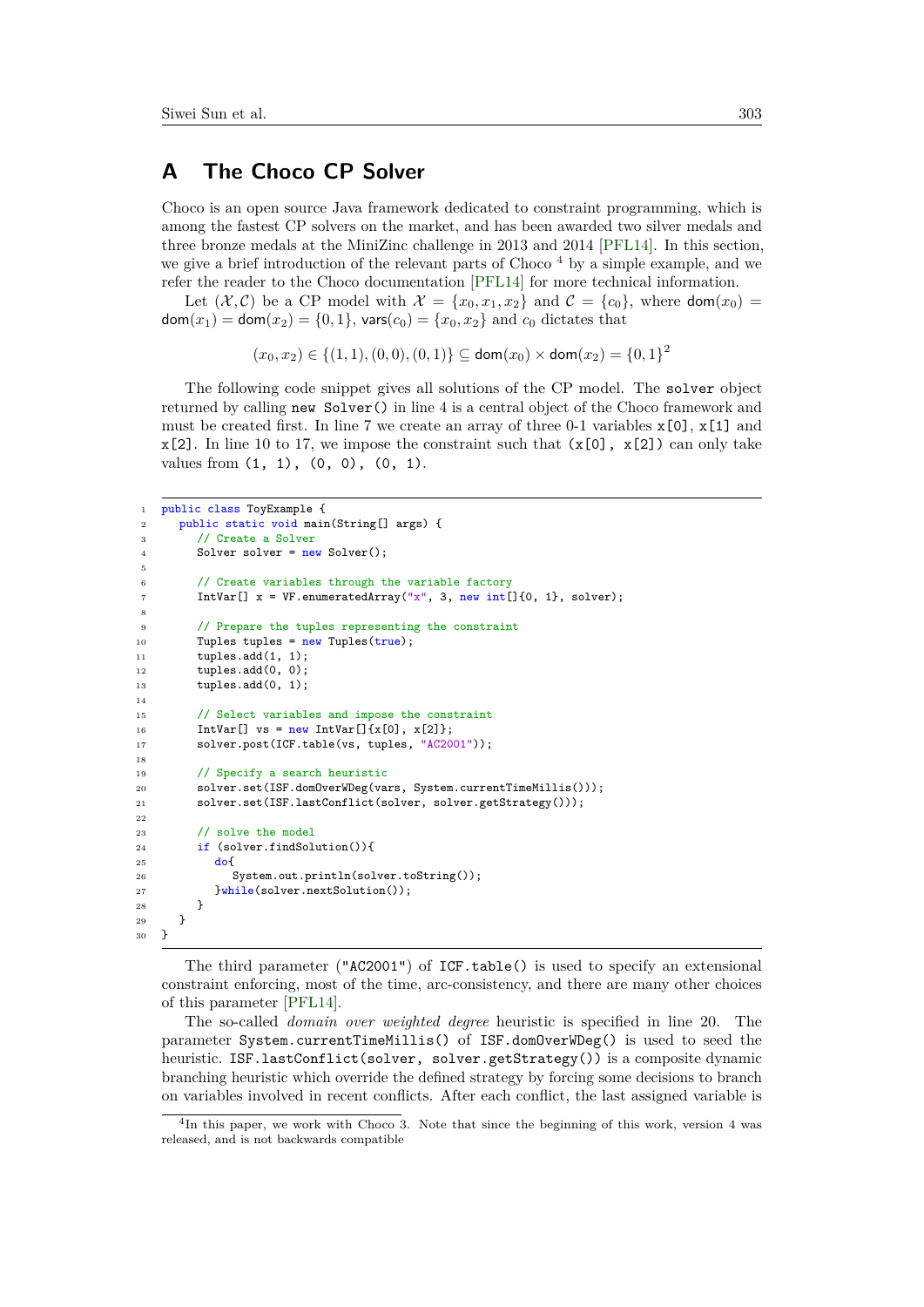selected in priority, and we refer the reader to [\[LSTV09\]](#page-19-13) for more technical information. Finally, we output all solutions of the CP model in line 24 to 27.

# **B Source code for finding 9-round Integral Distinguisher of PRESENT**

```
1 import java.io.FileNotFoundException;
2 import org.chocosolver.solver.Solver;
3 import org.chocosolver.solver.constraints.ICF;
4 import org.chocosolver.solver.constraints.extension.Tuples;
5 import org.chocosolver.solver.search.limits.TimeCounter;
6 import org.chocosolver.solver.search.loop.monitors.SearchMonitorFactory;
   import org.chocosolver.solver.search.strategy.IntStrategyFactory;
8 import org.chocosolver.solver.variables.IntVar;
9 import org.chocosolver.solver.variables.VariableFactory;
10
11 //find 9-round integral distinguisher of PRESENT
12 public class v2 {
13 public static int R=9;
14 public static int bl=64;
15
16
17 public static void main(String[] args) throws FileNotFoundException {
18 int[] values;
19 long startTime = System.currentTimeMillis();
20 for (int i=0;i<br/>kl;i++) {
21 values=new int[bl];
22 for (int j=0; j<b>l</b>; j++) {
23 if (j == i)24 values[j]=1;
25 else
26 values[j]=0;<br>
2727 }
28 System.out.println("i ="+ i);
29
30
31 if (!testSolver(values, true)) {
32 //No solution, checking without restarts
33 if (!testSolver(values, false)) {
34 System.out.println("No solution when the 1 is at position "+ i);<br>35
35 }
\begin{array}{ccc} 36 & & & \end{array}<br>37 }
37 }
38 long endTime = System.currentTimeMillis();
39 System.out.println("Running time: "+(endTime-startTime)+"ms");
40 }
41 public static boolean testSolver(int[] values, boolean restart) {
42 IntVar[] vars= new IntVar[(R+1)*bl+R*16*8];
43 int cpt=0;
44 Tuples integral_path = new Tuples(true);
45 integral_path.add(0, 0, 0, 0, 0, 0, 0, 0);
46 integral_path.add(0, 0, 0, 1, 0, 0, 0, 1);
47 integral_path.add(0, 0, 0, 1, 0, 0, 1, 0);
48 integral_path.add(0, 0, 0, 1, 0, 1, 0, 0);
49 integral_path.add(0, 0, 0, 1, 1, 0, 0, 0);
50 integral_path.add(0, 0, 1, 0, 0, 0, 0, 1);
51 integral_path.add(0, 0, 1, 0, 0, 0, 1, 0);
52 integral_path.add(0, 0, 1, 0, 0, 1, 0, 0);
53 integral_path.add(0, 0, 1, 0, 1, 0, 0, 0);
54 integral_path.add(0, 0, 1, 1, 0, 0, 1, 0);
55 integral_path.add(0, 0, 1, 1, 0, 1, 0, 0);
56 integral_path.add(0, 0, 1, 1, 1, 0, 0, 0);
57 integral_path.add(0, 1, 0, 0, 0, 0, 0, 1);
```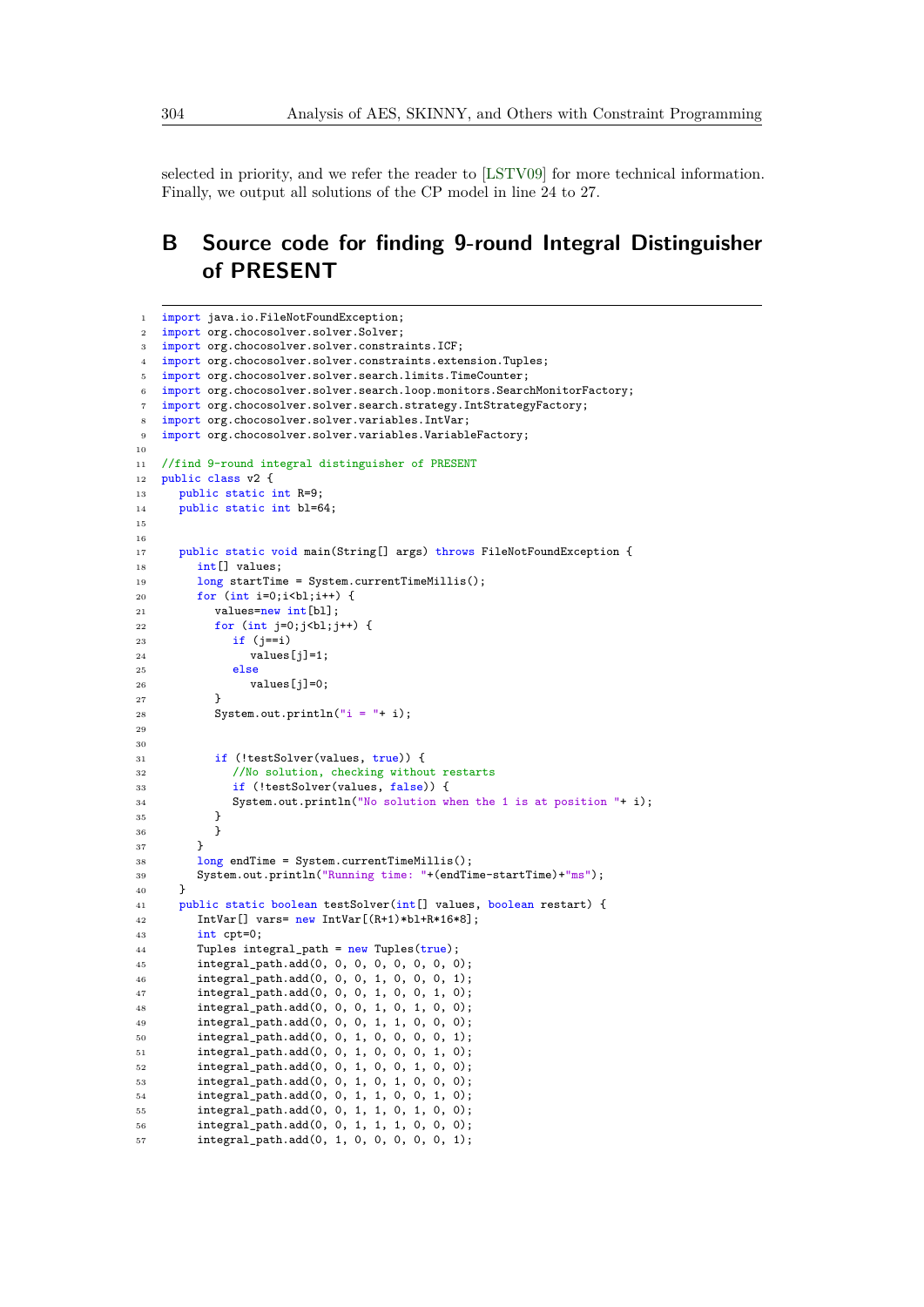| 58         | $integral$ path.add $(0, 1, 0, 0, 0, 1, 0);$                                             |
|------------|------------------------------------------------------------------------------------------|
| 59         | integral_path.add(0, 1, 0, 0, 0, 1, 0, 0);                                               |
| 60         | integral_path.add(0, 1, 0, 0, 1, 0, 0, 0);                                               |
| 61         | integral_path.add(0, 1, 0, 1, 0, 0, 1, 0);                                               |
| 62         | integral_path.add(0, 1, 0, 1, 0, 1, 0, 0);                                               |
| 63         | integral_path.add(0, 1, 0, 1, 1, 0, 0, 0);                                               |
| 64         | integral_path.add(0, 1, 1, 0, 0, 0, 0, 1);                                               |
| 65         | integral_path.add(0, 1, 1, 0, 0, 0, 1, 0);                                               |
| 66         | integral_path.add(0, 1, 1, 0, 1, 0, 0, 0);                                               |
| 67         | integral_path.add(0, 1, 1, 1, 0, 0, 1, 0);                                               |
| 68         | integral_path.add(0, 1, 1, 1, 1, 0, 0, 0);                                               |
| 69         | $integral$ <sub>path.add</sub> $(1, 0, 0, 0, 0, 0, 0, 1);$                               |
| 70         | $integral$ <sub>path.add</sub> $(1, 0, 0, 0, 0, 0, 1, 0);$                               |
| 71         | $integral$ <sub>1</sub> ath.add $(1, 0, 0, 0, 0, 1, 0, 0)$ ;                             |
| 72         | $integral$ <sub>path.add</sub> $(1, 0, 0, 0, 1, 0, 0, 0)$ ;                              |
| 73         | $integral$ <sub>1</sub> ath.add $(1, 0, 0, 1, 0, 0, 1, 0);$                              |
| 74         | $integral$ <sub>1</sub> ath.add $(1, 0, 0, 1, 0, 1, 0, 0);$                              |
| 75         | integral_path.add(1, 0, 0, 1, 1, 0, 0, 0);                                               |
| 76         | integral_path.add(1, 0, 1, 0, 0, 0, 1, 0);                                               |
| 77         | $integral$ <sub>1</sub> ath.add $(1, 0, 1, 0, 0, 1, 0, 0)$ ;                             |
| 78         | integral_path.add(1, 0, 1, 0, 1, 0, 0, 0);<br>integral_path.add(1, 0, 1, 1, 0, 0, 1, 0); |
| 79         | integral_path.add(1, 0, 1, 1, 0, 1, 0, 0);                                               |
| 80<br>81   | $integral$ <sub>path.add</sub> $(1, 0, 1, 1, 1, 0, 0, 0);$                               |
| 82         | integral_path.add(1, 1, 0, 0, 0, 0, 1, 0);                                               |
| 83         | integral_path.add(1, 1, 0, 0, 0, 1, 0, 0);                                               |
| 84         | integral_path.add(1, 1, 0, 0, 1, 0, 0, 0);                                               |
| 85         | integral_path.add(1, 1, 0, 1, 0, 0, 1, 0);                                               |
| 86         | integral_path.add(1, 1, 0, 1, 0, 1, 0, 0);                                               |
| 87         | integral_path.add(1, 1, 0, 1, 1, 0, 0, 0);                                               |
| 88         | $integral$ <sub>path.add</sub> $(1, 1, 1, 0, 0, 1, 0, 1);$                               |
| 89         | $integral$ <sub>path.add</sub> $(1, 1, 1, 0, 1, 0, 1, 1);$                               |
| 90         | integral_path.add(1, 1, 1, 0, 1, 1, 1, 0);                                               |
| 91         | integral_path.add(1, 1, 1, 1, 1, 1, 1, 1);                                               |
| 92         |                                                                                          |
| 93         | $int[]$ P = {0, 16, 32, 48, 1, 17, 33, 49, 2, 18, 34, 50, 3, 19, 35, 51,                 |
| 94         | 4, 20, 36, 52, 5, 21, 37, 53, 6, 22, 38, 54, 7, 23, 39, 55,                              |
| 95         | 8, 24, 40, 56, 9, 25, 41, 57, 10, 26, 42, 58, 11, 27, 43, 59,                            |
| 96         | 12, 28, 44, 60, 13, 29, 45, 61, 14, 30, 46, 62, 15, 31, 47, 63};                         |
| 97         |                                                                                          |
| 98         | Solver present = $new$ Solver ("present Integral2");                                     |
| 99<br>100  |                                                                                          |
|            |                                                                                          |
|            | $IntVar[]$ $x = new IntVar[R+1][b1]$ ;                                                   |
| 101        |                                                                                          |
| 102        | for $(int i = 0; i < R+1; i++)$                                                          |
| 103        | €                                                                                        |
| 104        | for $(int j=0; jl; j++)$ {                                                               |
| 105<br>106 | $x[i][j]$ = VariableFactory.bounded(" $x$ "+i+j,0, 1, present);                          |
| 107        | $vars[cpt++] = x[i][j];$<br>ł                                                            |
| 108        | }                                                                                        |
| 109        |                                                                                          |
| 110        | for $(int r = 0; r < R; r++)$                                                            |
| 111        | €                                                                                        |
| 112        | for $(int i = 0; j < 16; j++)$                                                           |
| 113        | €                                                                                        |
| 114        | $IntVar[]$ Svar = $new IntVar[8]$ ;                                                      |
| 115        | for $(int i = 0; i < 4; i++)$                                                            |
| 116        | €                                                                                        |
| 117        | Svar[i] = $x[r]$ [j*4+i];                                                                |
| 118        | Svar[i+4] = $x[r+1][P[j*4+i]]$ ;                                                         |
| 119        | $vars[cpt++] = Svar[i];$                                                                 |
| 120        | $vars[cpt+] = Svar[i+4];$                                                                |
| 121        |                                                                                          |
| 122<br>123 | }                                                                                        |